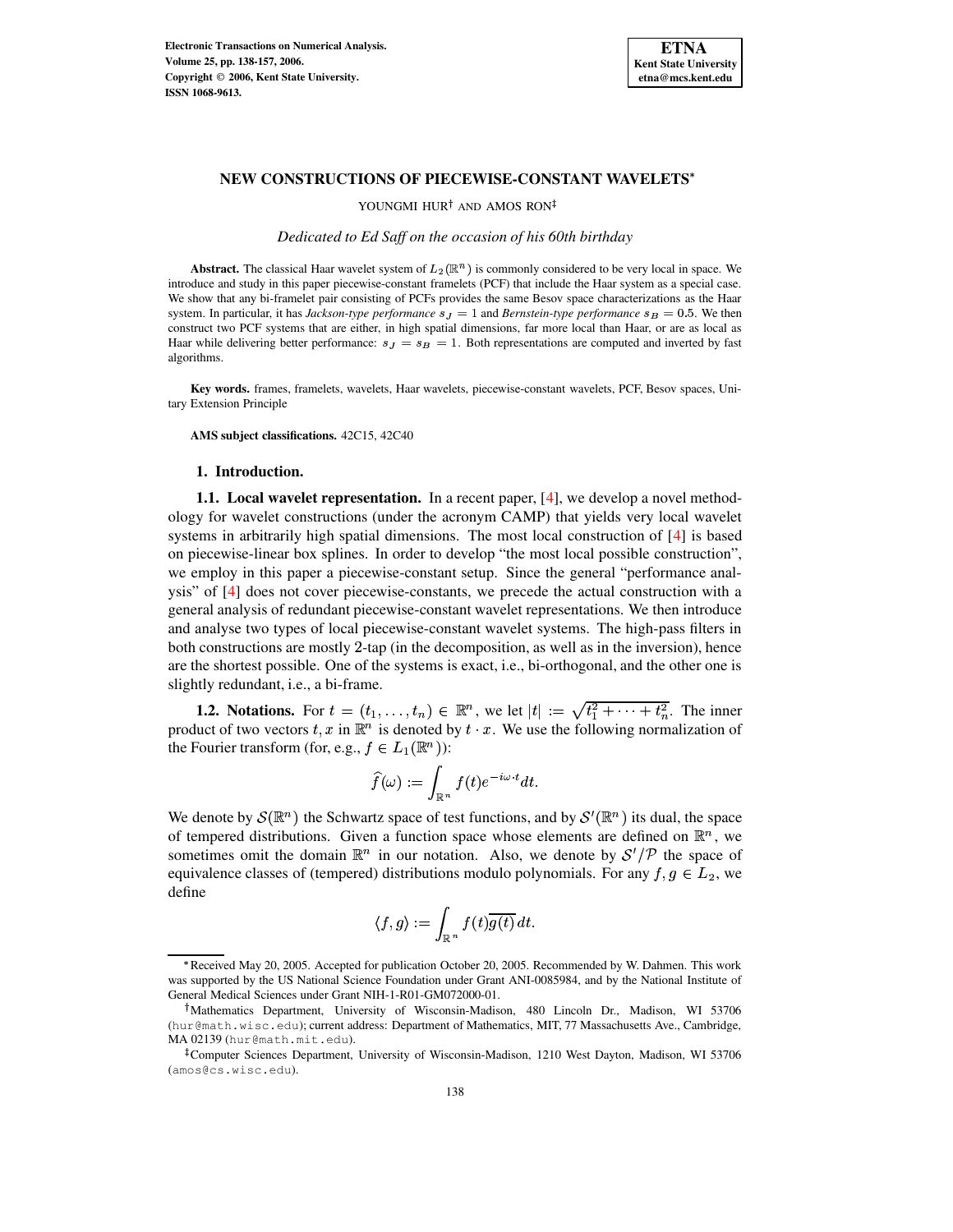For any  $f \in S'$  and  $g \in S$ , we define  $\langle f, g \rangle := f(\overline{g})$  with the usual extensions, by means of duality, to the various subspaces of  $S'$ .

Given  $f : \mathbb{R}^n \to \mathbb{R}$ , we denote

$$
f_{j,k} := 2^{j\frac{n}{2}} f(2^j \cdot -k), \quad j \in \mathbb{Z}, k \in \mathbb{Z}^n.
$$

Also, we use the notation  $\chi$  for the characteristic function of the unit cube  $[0,1)^n$ .

Throughout the paper,  $c$  stands for a generic constant that may change with every occurrence. We use the notation  $a \leq b$  to mean that there is a constant  $c > 0$  such that  $a \leq cb$ . We use the notation  $a \approx b$  to denote two quantities that satisfy  $c_1 a \leq b \leq c_2 a$ , for some positive constants. The specific dependence of the constants  $c_1, c_2$  on the problem's parameters is explained in the text, whenever such an explanation is required.

**1.3.** The performance of piecewise-constant framelets. Let  $\Psi$  be a finite subset of  $L_2(\mathbb{R}^n)$ . The *wavelet system* generated by the *mother wavelets*  $\Psi$  is the family

$$
X(\Psi) := \{ \psi_{j,k} : \psi \in \Psi, \ j \in \mathbb{Z}, \ k \in \mathbb{Z}^n \}.
$$

The *analysis operator* is defined as

$$
T^*_{X(\Psi)}: f \mapsto (\langle f, x \rangle)_{x \in X(\Psi)};
$$

the entries of  $T^*_{X(\Psi)} f$  are the *wavelet coefficients* of f (with respect to the system  $X(\Psi)$ ). The system  $X(\Psi)$  is a *frame* if the analysis operator is bounded above and below, viz., if there exist two positive constants  $A, B$  such that

<span id="page-1-0"></span>
$$
(1.1) \t A \|f\|_{L_2(\mathbb{R}^n)}^2 \le \sum_{x \in X(\Psi)} |\langle f, x \rangle|^2 \le B \|f\|_{L_2(\mathbb{R}^n)}^2, \text{ for all } f \in L_2(\mathbb{R}^n).
$$

The sharpest constants A and B are called the *frame bounds*.  $X(\Psi)$  is a Bessel system if  $T^*_{X(\Psi)}$  is bounded, i.e., the right-hand side of [\(1.1\)](#page-1-0) is valid.

We are interested in wavelet frames that are derived from a *multiresolution analysis* (MRA) ([\[6\]](#page-19-1),[\[8\]](#page-19-2),[\[1\]](#page-19-3)). One begins with the selection of a function  $\phi \in L_2(\mathbb{R}^n)$ . With  $\phi$  in hand, one defines

$$
V_0 := V_0(\phi)
$$

to be the closed linear span of the shifts of  $\phi$ , i.e.,  $V_0$  is the smallest closed subspace of  $L_2(\mathbb{R}^n)$  that contains  $E(\phi) := \{ \phi(\cdot - k) : k \in \mathbb{Z}^n \}$ . Then, with D the operator of dyadic <sup>&</sup>lt; dilation:

$$
(Df)(t) := 2^{\frac{n}{2}}f(2t),
$$

one sets

$$
V_j := V_j(\phi) := D^j V_0(\phi), \quad j \in \mathbb{Z}.
$$

The primary condition of the MRA setup is that the  $(V_j)_j$  sequence is nested:<br> $\cdots \subset V_{-1} \subset V_0 \subset V_1 \subset \cdots$ 

$$
\cdots \subset V_{-1} \subset V_0 \subset V_1 \subset \cdots.
$$

Whenever this condition holds, one refers to  $\phi$  as a *refinable function*. In addition, one re-Whenever this condition holds, one refers to  $\phi$  as a *refinable function*. In addition, one re-<br>quires that the union  $\bigcup_j V_j$  is dense in  $L_2(\mathbb{R}^n)$ . However, if  $\phi$  is compactly supported and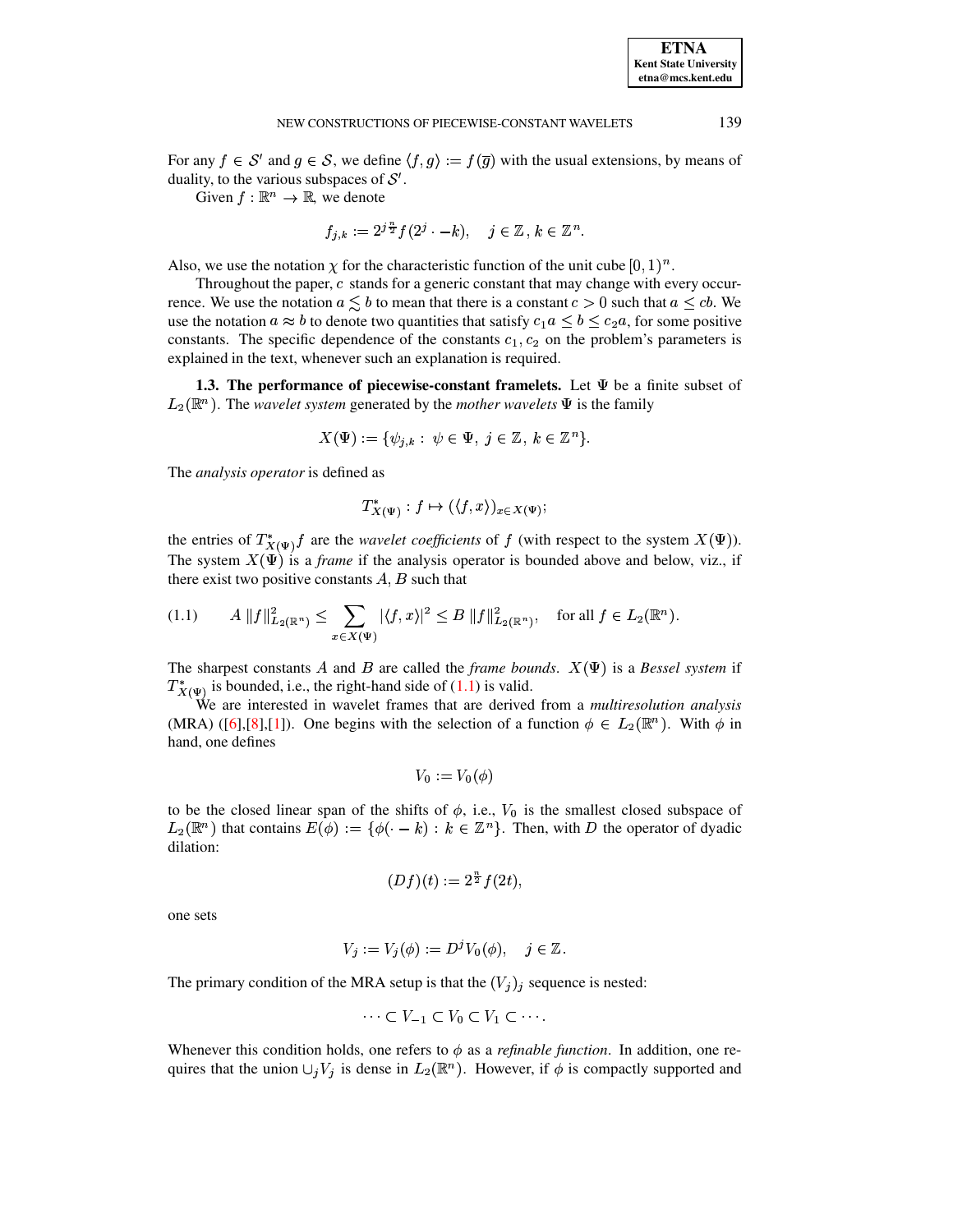$\hat{\phi}(0) \neq 0$ , the density condition always holds. The simplest example of a refinable function is the support function  $\chi$  of the unit cube:

DEFINITION 1.1. Let  $(V_j)_j$  be the MRA associated with  $\chi$ . A wavelet system  $X(\Psi)$  is said to be **piecewise-constant** if  $\Psi \subset V_1$ . If, in addition, the system  $X(\Psi)$  is a frame, we refer to it, as well as to each of its elements, as a piecewise-constant framelet (PCF). The classical Haar (orthonormal) wavelet is clearly a special case of a PCF.

Next, we illustrate the way the "performance" of a wavelet frame  $X(\Psi)$  may be graded, and use the  $L_2$ -setup to this end. For  $\alpha > 0$ , let  $W_2^{\alpha}(\mathbb{R}^n)$  be the usual Sobolev space. We would like first the wavelet system  $X(\Psi)$  to be a frame and to satisfy

<span id="page-2-0"></span>

Here,

$$
\|T_{X(\Psi)}^*f\|_{\ell_2(\alpha)}:=\left(\sum_{\psi,j,k}\left(1+2^{2j\alpha}\right)|\langle f,\psi_{j,k}\rangle|^2\right)^{\frac{1}{2}}.
$$

The supremum

$$
s_J := \sup \{ \alpha \geq 0 : X(\Psi) \text{ satisfies (1.2) for the given } \alpha \}
$$

is one way to quantify the "performance-grade" of a frame  $X(\Psi)$ . Since the inequality (1.2) is the counterpart of the Jackson-type inequalities in Approximation Theory, we refer to the above  $s_J$  as the *Jackson-type performance* of  $X(\Psi)$ . It is known that the essential condition  $\Psi$  needs to satisfy for having "performance-grade"  $s_J$  is that each  $\psi \in \Psi$  has  $s_J$  vanishing moments:

$$
\hat{\psi} = O(|\cdot|^{s})
$$
 near the origin,  $\forall \psi \in \Psi$ .

Another way to measure the performance of  $X(\Psi)$  is to insist that, in addition to (1.2), the inverse inequality holds as well:

<span id="page-2-1"></span>

For a frame  $X(\Psi)$ , we denote

$$
s_B := \sup \{ \alpha \geq 0 : X(\Psi) \text{ satisfies (1.2) and (1.3) for the given } \alpha \}.
$$

The inequality  $(1.3)$  is the counterpart of the Bernstein-type inequalities in Approximation Theory, and therefore we refer to the above  $s_B$  as the *Bernstein-type performance* of  $X(\Psi)$ . Obviously,  $s_B \leq s_J$ , and usually strict inequality holds. The value of  $s_B$  is not connected directly to any easy-to-check property of the system  $X(\Psi)$ . As a matter of fact, the value of  $s_B$  is related to the smoothness of the *dual frame*  $X(\Psi^d)$ , which we now introduce.

First, one defines a map  $\Psi \ni \psi \mapsto \psi^d \in L_2(\mathbb{R}^n)$ , and extends it naturally to  $X(\Psi)$  (i.e.,  $(\psi_{j,k})^d := (\psi^d)_{j,k}$ . Assume that  $X(\Psi^d)$  with  $\Psi^d := {\psi^d : \psi \in \Psi}$  is also a frame. The frame  $X(\Psi^d)$  is then said to be *dual* to  $X(\Psi)$  if one has the *perfect reconstruction property*:

$$
f = T_{X(\Psi^d)} T_{X(\Psi)}^* f = \sum_{x \in X(\Psi)} \langle f, x \rangle x^d, \quad f \in L_2(\mathbb{R}^n).
$$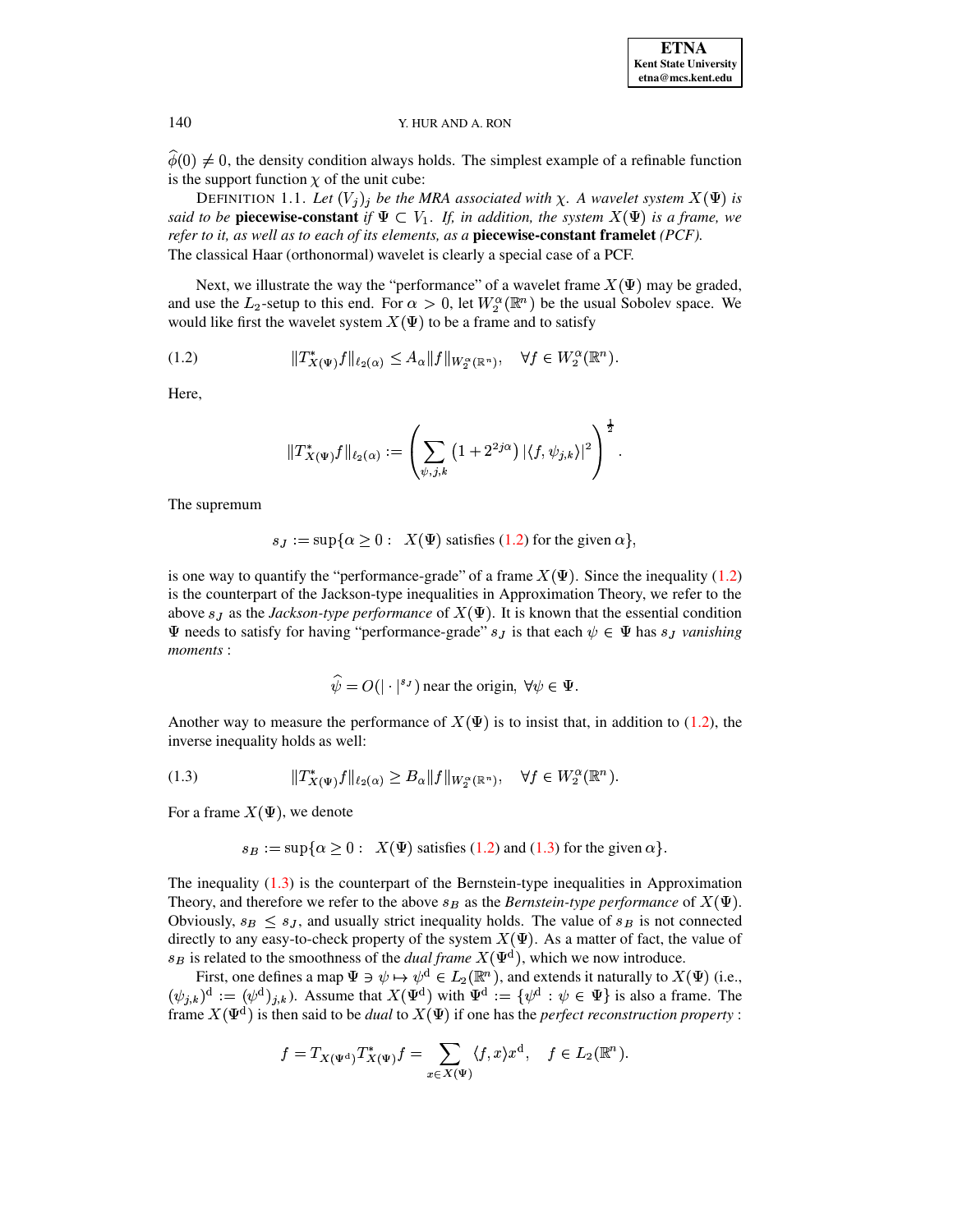Here,  $T_{X(\Psi)}$  is the synthesis operator:

$$
T_{X(\Psi)} : \mathbb{C}^{X(\Psi)} \ni a \mapsto \sum_{x \in X(\Psi)} a(x)x.
$$

Thus, one strives to build wavelet frames that have a high number of vanishing moments, and can be associated with smooth dual frames. This brings us to the question of how wavelet systems are constructed. The most general recipe in this regard is known as the Oblique Extension Principle (OEP,  $[1]$ ). However, in this paper we will need its special, and simpler, case, the Unitary Extension Principle (UEP). Both lead to the simultaneous construction of a frame and its dual frame. We describe now the UEP.

The refinability assumption on the function  $\phi$  is equivalent to the condition that

$$
\widehat{\phi}(2\cdot)=\tau\widehat{\phi},
$$

for some  $2\pi$ -periodic function  $\tau$ , called the *refinement mask*. Let us assume for simplicity that  $\tau$  is a trigonometric polynomial. The assumption that  $\Psi := {\psi_1, \dots, \psi_L} \subset V_1(\phi)$  amounts to the existence of  $2\pi$ -periodic functions (=:*wavelet masks*) ( $\tau_i$ )<sup>L</sup><sub>i=1</sub> such that

$$
\widehat{\psi}_i(2\ \ ) = \tau_i \widehat{\phi}, \quad i=1,\cdots,L.
$$

Again, we assume for simplicity that  $(\tau_i)_{i=1}^L$  are trigonometric polynomials. Next, let us assume that the dual refinable function  $\phi^d$  has a trigonometric polynomial refinement mask  $\tau^d$ . The assumption that  $\Psi^d := \{\psi_1^d, \ldots, \psi_L^d\} \subset V_1(\phi^d)$  amounts to the existence of  $2\pi$ periodic functions  $(\tau_i^d)_{i=1}^L$  such that

$$
\widehat{\psi}^{\rm d}_i(2\cdot)=\tau^{\rm d}_i\widehat{\phi}^{\rm d},\quad i=1,\cdots,L.
$$

Again, we assume that the masks  $(\tau_i^d)$  are trigonometric polynomials.

Suppose now that the two systems  $X(\Psi)$  and  $X(\Psi^d)$  are known to be, each, a Bessel system, and they satisfy the Mixed Unitary Extension Principle (MUEP):

<span id="page-3-0"></span>(1.4) 
$$
\overline{\tau}\tau^{d}(\cdot+\mu)+\sum_{i=1}^{L}\overline{\tau}_{i}\tau_{i}^{d}(\cdot+\mu)=\begin{cases}1, & \mu=0,\\0, & \mu\in\{0,\pi\}^{n}\setminus0\end{cases}
$$

and  $\hat{\phi}(0) = \hat{\phi}^d(0) = 1$ . Then  $X(\Psi)$  and  $X(\Psi^d)$  form a pair of a wavelet frame and a dual wavelet frame [9]. We refer then to the pair  $(X(\Psi), X(\Psi^d))$  as a (UEP) bi-framelet.

In §2, we explore the function space characterizations that are provided by PCFs. As an illustration, we list here our result for the special case of the Sobolev spaces  $W_2^{\alpha}(\mathbb{R}^n)$ ,  $\alpha > 0$ . The result follows from Theorems  $2.12$  and  $2.13$ , and is essentially known, at least for the case of when the frames in the bi-framelet pair are Riesz bases and not only frames (in this case, the pair is more customarily referred to as a bi-orthogonal pair.)

THEOREM 1.2. Suppose that  $(X(\Psi), X(\Psi^d))$  is a bi-framelet, and both  $X(\Psi)$  and  $X(\Psi^d)$  are PCFs. Then  $s_J = 1$  and  $s_B = 0.5$ .

In §3, we describe two PCF constructions that are valid in all spatial dimensions and are, both, extremely local: Perhaps as local as any wavelet construction can be. One of the constructions is of a bi-orthogonal system (hence uses  $L = 2<sup>n</sup> - 1$  mother wavelets), while the other, closely related, one is an honest PCF (and employs  $L = 2<sup>n</sup>$  mother wavelets). We use then the results of  $\S$ 2 to identify the performance of the two systems. Their Jackson-type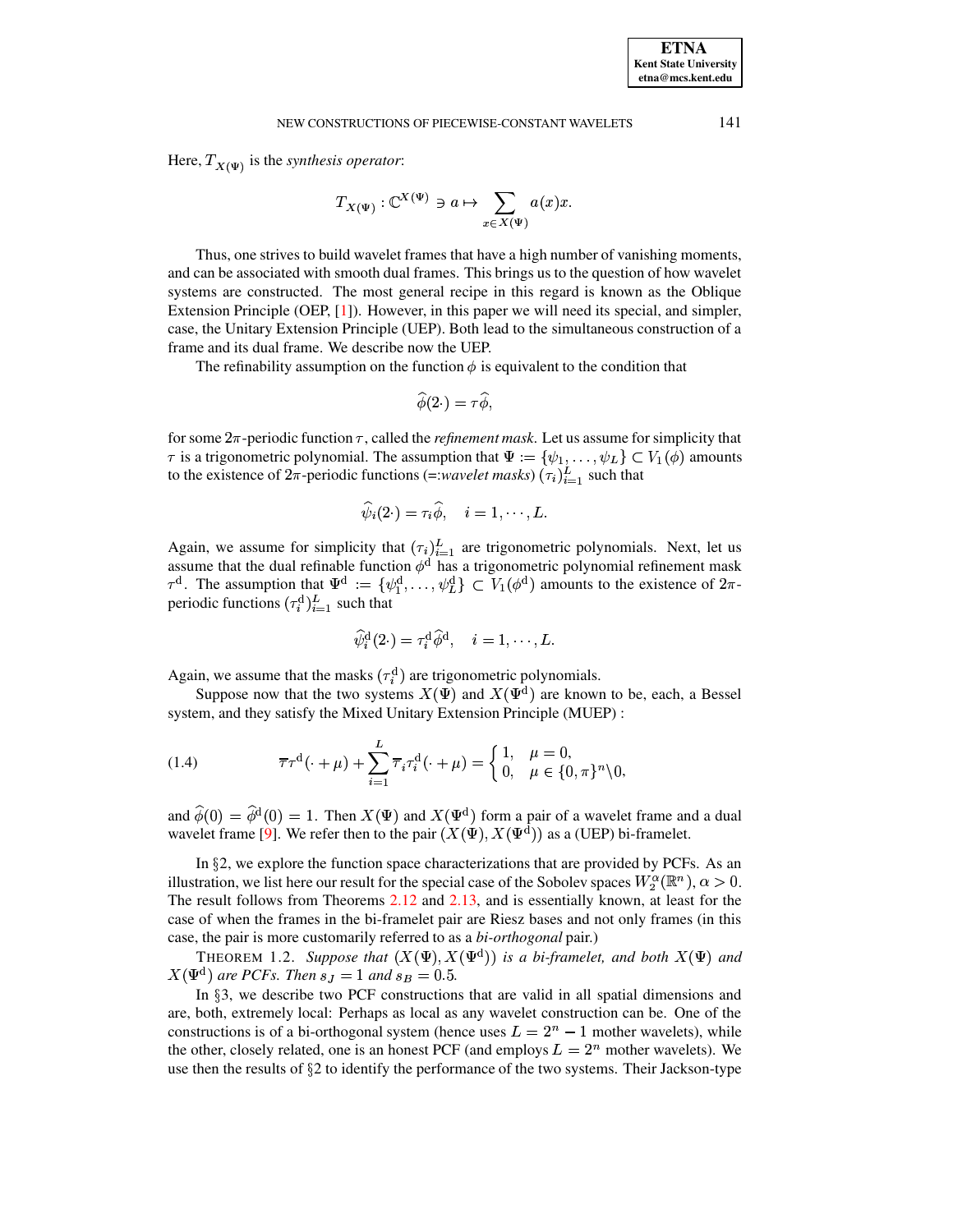performance is proved to be same, while the redundant system is proved to yield a higher Bernstein-performance grade: its  $s_B$  equals 1, too.

It may be worth noting that our performance criteria are based on *isotropic* Besov spaces. This setup is particularly suitable for analysing functions with isolated singularities. As a rule, wavelet representations that are based on isotropic dilations may fail to be optimally sparse for functions with other types of singularities. This drawback of the wavelet representation is well-known, and is only very partially offset by a good selection of the mother wavelets. All that said, one must also keep in mind that, in many instances, the single most important property of a representation, especially when dealing with high dimensional data, is its feasibility, which is primarily determined by the complexity of the transform and its inverse. The linear complexity of our representation, and the associated very small constants in the linear bound may prove to be very valuable to this end.

# 2. Characterization of Besov spaces using PCFs.

**2.1. Besov spaces.** We recall first (one of) the (equivalent) definition(s) of Besov spaces [10]. Let  $\varphi \in \mathcal{S}$  be such that

<span id="page-4-0"></span>(2.1)  
\n
$$
\sup \widehat{\varphi} \subset \{\frac{1}{2} \le |\omega| \le 2\},
$$
\n
$$
|\widehat{\varphi}(\omega)| \ge c > 0, \quad \frac{3}{5} \le |\omega| \le \frac{5}{3},
$$
\n
$$
|\widehat{\varphi}(\omega)|^2 + |\widehat{\varphi}(\frac{\omega}{2})|^2 = 1, \quad 1 < |\omega| < 2
$$

Let  $\varphi_j := 2^{jn} \varphi(2^j \cdot)$ , for  $j \in \mathbb{Z}$ .

For  $s \in \mathbb{R}$ ,  $0 < p \le \infty$ ,  $0 < q \le \infty$ , the (homogeneous) Besov space  $B_{pq}^s := B_{pq}^s(\mathbb{R}^n)$ is defined to be the set of all  $f \in \mathcal{S}'/\mathcal{P}$  such that

$$
||f||_{\dot{B}_{pq}^s(\mathbb{R}^n)} := \left(\sum_{j\in\mathbb{Z}} (2^{js} || \varphi_j * f||_{L_p(\mathbb{R}^n)})^q\right)^{\frac{1}{q}} < \infty,
$$

with the usual modification for  $q = \infty$ .

In [2], M. Frazier and B. Jawerth showed that the convolution operator in the above definition of  $B_{pq}^s$  can be discretized. In order to present their result, we will need the discrete analog,  $b_{pq}^s$ , of the Besov space which is defined as the space of all sequences  $h := (h(j, k))$ :  $j \in \mathbb{Z}, k \in \mathbb{Z}^n$  that satisfy

$$
\|h\|_{\dot{b}^s_{pq}}:=\left(\sum_{j\in\mathbb{Z}}\left(2^{-jn}\sum_{k\in\mathbb{Z}^n}|2^{j(s+\frac{n}{2})}h(j,k)|^p\right)^{\frac{q}{p}}\right)^{\frac{1}{q}}<\infty.
$$

<span id="page-4-1"></span>PROPOSITION 2.1. Let  $\varphi \in S$  be as in (2.1). If  $f \in S'/P$ , then

$$
f = \sum_{j \in \mathbb{Z}} \sum_{k \in \mathbb{Z}^n} \langle f, \varphi_{j,k} \rangle \varphi_{j,k}
$$

in the sense of  $S'/P$ . Moreover,

$$
\|f\|_{\dot{B}^s_{pq}(\mathbb{R}^n)} \approx \|T^*_{X(\varphi)}f\|_{\dot{b}^s_{pq}} (= \|(\langle f, \varphi_{j,k}\rangle : j\in \mathbb{Z}, k\in \mathbb{Z}^n)\|_{\dot{b}^s_{pq}}).
$$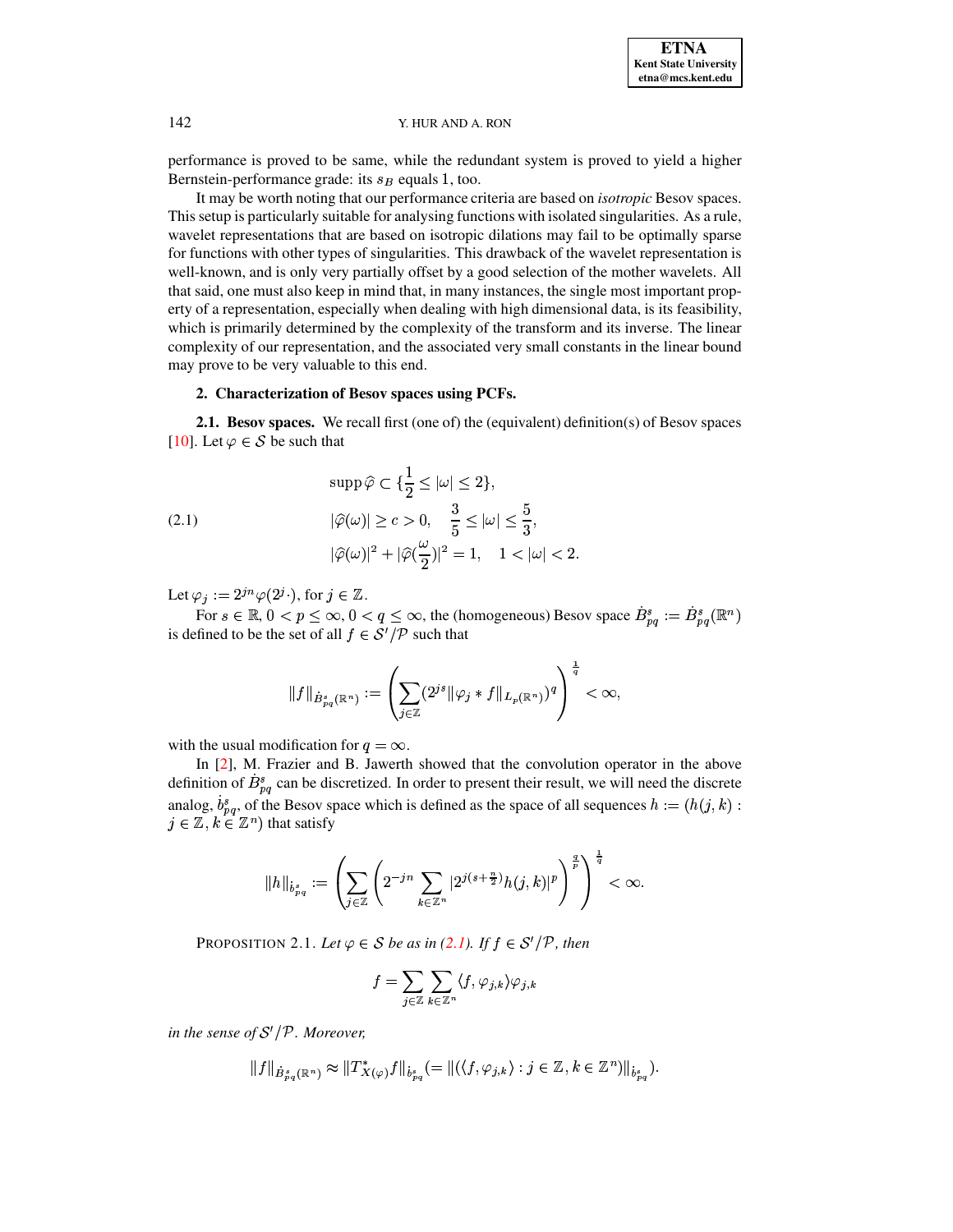For  $s > 0$ ,  $1 \le p \le \infty$  and  $0 < q \le \infty$ , we define the inhomogeneous Besov space  $B_{pq}^s := B_{pq}^s(\mathbb{R}^n)$  to be the set of all  $f \in S'$  such that  $||f||_{B_{pq}^s(\mathbb{R}^n)} := ||f||_{L_p(\mathbb{R}^n)} +$  $||f||_{\dot{B}^s_{na}(\mathbb{R}^n)} < \infty.$ 

We note that many of the traditional smoothness spaces can be captured by choosing suitably the parameters in a Besov space. The  $L_2$ -space is  $B_{22}^0$ . The Sobolev space  $W_2^s$ ,  $s > 0$ , is  $B_{22}^s$ . Also,  $B_{\infty,\infty}^1$  is the Zygmund space, while, more generally, for  $s > 0$ ,  $B_{\infty,\infty}^s$  is the Hölder space.

2.2. Auxiliary results. We develop in this subsection the technical backbone for the PCF function space characterizations. The main results on this subject are proved in the next subsection. We start with the definition of a regularity class :

DEFINITION 2.2. Let  $\gamma > 0$ . We define  $\mathcal{R}^0_{\gamma} := \mathcal{R}^0_{\gamma}(\mathbb{R}^n)$  to be the set of all functions f such that

$$
|f(t)| \lesssim (1+|t|)^{-\gamma}.
$$

For  $0 < \beta < 1$ , we define  $\mathcal{R}_{\gamma}^{\beta}$  to be the set of all functions  $f \in \mathcal{R}_{\gamma}^0$ , such that

$$
|f(z) - f(t)| \lesssim |z - t|^{\beta} \sup_{|u| \le |z - t|} (1 + |u - t|)^{-\gamma}, \quad |z - t| \le 3.
$$

The set of all the compactly supported functions in  $\mathcal{R}^{\beta}_{\gamma}$  is denoted by  $\mathcal{R}^{\beta}$  (and is trivially independent of  $\gamma$ ).

Throughout the entire subsection, we assume that  $\xi \in L_2(\mathbb{R}^n)$  is a piecewise-constant mother wavelet (more precisely, a finite linear combination of integer translates of  $\chi(2)$ ) with one (or more) vanishing moment(s), and that  $\eta$  is a function with one (or more) vanishing moment(s), satisfying  $\eta \in \mathcal{R}_{\gamma}^{\beta}$  for all  $0 \leq \beta < 1$  and for all  $\gamma \in \mathbb{N}$ . We let

$$
\mathbf{M} := (\mathbf{M}_{j,l}(k,m) := \mathbf{M}(j,k;l,m) : j,l \in \mathbb{Z}, k,m \in \mathbb{Z}^n),
$$

with  $\mathbf{M}(j,k;l,m) := \delta_{j,k;l,m} \langle \xi_{j,k}, \eta_{l,m} \rangle, \delta_{j,k;l,m} \in \{\pm 1\}.$  Our objective here is to prove that M, as well as its adjoint operator  $M^*$ , are well-defined bounded endomorphisms of  $b_{na}^s$ for suitable choices of  $s$ ,  $p$ , and  $q$ . To this end, we recall two pertinent results from [4]:

<span id="page-5-1"></span>PROPOSITION 2.3. Let  $s \in \mathbb{R}$  and  $0 < p \leq \infty$ . Let **A** be a complex-valued matrix whose rows and columns are indexed by  $\mathbb{Z} \times \mathbb{Z}^n$ :

$$
\mathbf{A} := (\mathbf{A}_{j,l}(k,m) := \mathbf{A}(j,k;l,m) : j,l \in \mathbb{Z}, k,m \in \mathbb{Z}^n).
$$

Suppose that there exists a constant  $\varepsilon := \varepsilon(p, s) > 0$  such that, for all j, l,

$$
\|\mathbf{A}_{j,l}\|_{p} := \|\mathbf{A}_{j,l}\|_{\ell_p(\mathbb{Z}^n)\to\ell_p(\mathbb{Z}^n)} \lesssim 2^{(l-j)(s+\frac{n}{2}-\frac{n}{p})} 2^{-|l-j|\varepsilon|}
$$

Then **A** is a bounded endomorphism of  $\dot{b}_{pq}^s$  for all  $0 < q \leq \infty$ .

PROPOSITION 2.4. Let  $j, l \in \mathbb{Z}$ ,  $s \in \mathbb{R}$ ,  $0 < p \le \infty$  and

<span id="page-5-0"></span>
$$
\mu:=\frac{n}{\min\{1,p\}}.
$$

Suppose that there exist constants  $\gamma > \mu$  and  $\beta \in \mathbb{R}$  such that for all  $k, m \in \mathbb{Z}^n$ ,

$$
|\mathbf{A}_{j,l}(k,m)| \lesssim \frac{2^{(l-j)(s+\frac{n}{2})}2^{-|l-j|\beta}}{2^{(l-j)\mu}_+} \left(1 + \frac{|2^{l-j}k-m|}{2^{l-j}_+}\right)^{-\gamma}, \quad 2^a_+ := \max\{2^a, 1\}.
$$

143

**ETNA Kent State University** etna@mcs.kent.edu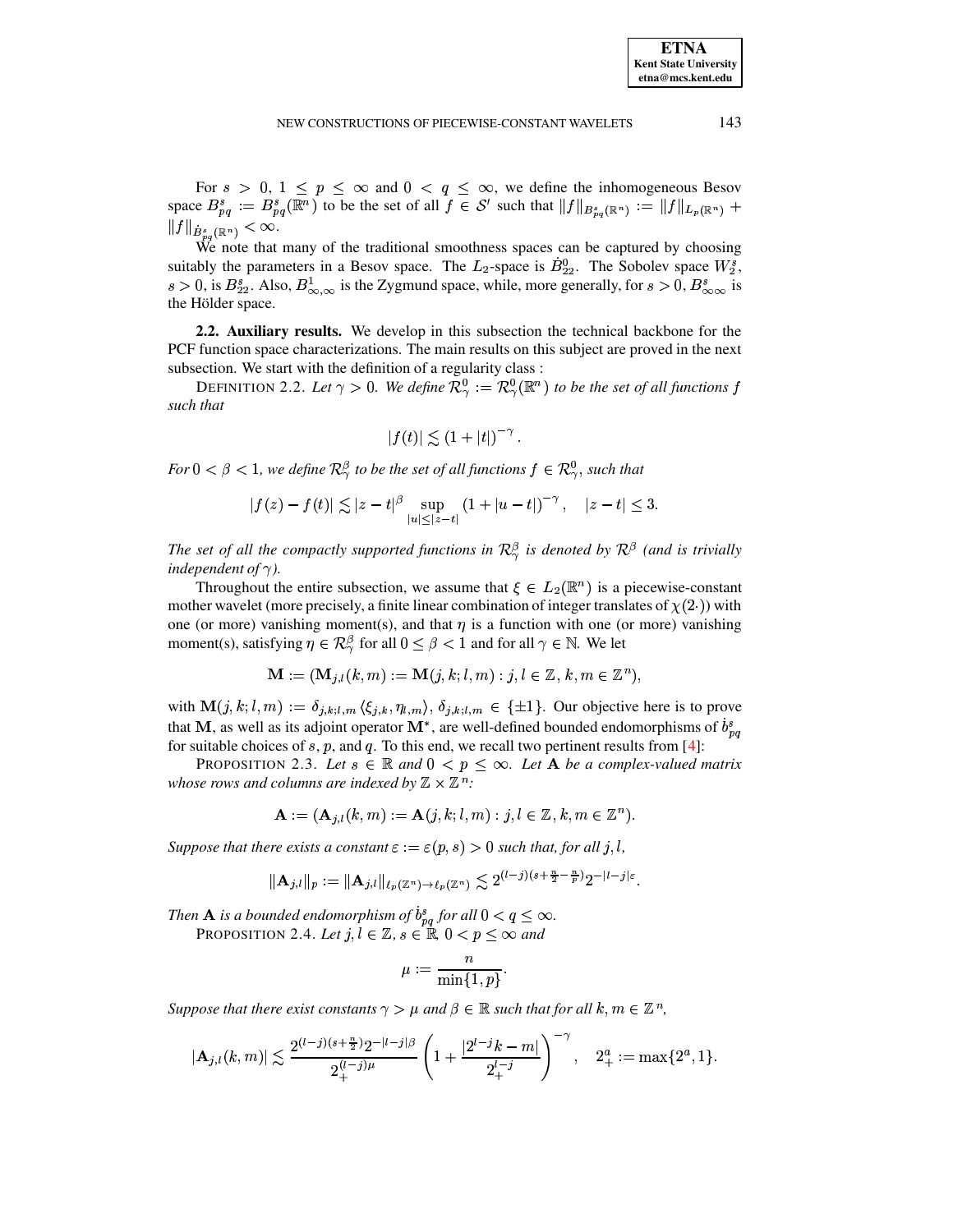Then we have, for all  $0 < p \leq \infty$ ,

<span id="page-6-0"></span>
$$
\|\mathbf{A}_{j,l}\|_p \lesssim 2^{(l-j)(s+\frac{n}{2}-\frac{n}{p})} 2^{-|l-j|\beta}.
$$

We further need a result from  $\lceil 3 \rceil$ . We actually list below a special and simplified version of that result which suffices for our purposes.

PROPOSITION 2.5. Let  $j \leq l$  and  $\gamma > n + 1$ . Suppose that  $\theta, \zeta \in \mathcal{R}_{\gamma}^0$ . Then

<span id="page-6-2"></span>(2.2) 
$$
|\langle \theta_{j,k}, \zeta_{l,m} \rangle| \lesssim 2^{-(l-j)\frac{n}{2}} \left(1 + \frac{|2^{l-j}k - m|}{2^{l-j}}\right)^{-\gamma}
$$

If, in addition,  $\zeta$  has one vanishing moment and  $\theta \in \mathcal{R}^{\beta}_{\gamma}$  for some  $0 < \beta < 1$ , then

$$
|\langle \theta_{j,k}, \zeta_{l,m} \rangle| \lesssim 2^{-(l-j)(\beta + \frac{n}{2})} \left(1 + \frac{|2^{l-j}k-m|}{2^{l-j}}\right)^{-\gamma}.
$$

Finally, we need the following simple result (see e.g.  $[5]$ ): PROPOSITION 2.6. Let  $l \in \mathbb{Z}$ . If  $k \in \mathbb{Z}^n$  and  $\gamma > n$ , then

$$
\sum_{m\in\mathbb{Z}^n} \left(1 + \frac{|2^lk - m|}{2^l_+}\right)^{-\gamma} \lesssim 2^{ln}_+.
$$

In the rest of this subsection, the letter  $\gamma$  is used for a suitably large integer. More precisely, given  $0 < p \le \infty$ , one can choose  $\gamma$  to be any integer  $> \frac{n}{\min\{1,p\}} + n + 1$ .

Our immediate objective is to provide estimates on the p-norm of the operator  $M_{j,l}$ . To this end, we observe that when  $j \geq l$ , the magnitude of  $|\mathbf{M}_{j,l}(k,m)| = |\langle \xi_{j,k}, \eta_{l,m} \rangle|$  is governed by the vanishing moment of  $\xi$  and the smoothness of  $\eta$ . Since  $\eta$  is (minimally) smooth, the single vanishing moment of  $\xi$  delivers to us the bound we need:

LEMMA 2.7. Let  $s < 1$  and  $j \geq l$ . Then we have, with  $\varepsilon_1 := \varepsilon_1(s) > 0$ , for all  $0 < p \leq \infty$ ,

<span id="page-6-1"></span>
$$
\|\mathbf{M}_{j,l}\|_{p} \le 2^{(l-j)(s+\frac{n}{2}-\frac{n}{p})}2^{-|l-j|\varepsilon_{1}}.
$$

*Proof.* For any fixed  $s < 1$ , we choose u so that  $\max\{s, 0\} < u < 1$ . From Proposition 2.5 (for  $\theta := \eta$ ,  $\zeta := \xi$  and  $\beta := u$ ), we get, with  $\varepsilon_1 := u - s > 0$ ,

$$
|\mathbf{M}_{j,l}(k,m)| \lesssim 2^{-(j-l)(u+\frac{n}{2})} \left(1 + \frac{|2^{j-l}m - k|}{2^{j-l}}\right)^{-\gamma}
$$
  
=  $2^{(l-j)(s+\frac{n}{2})} 2^{-|l-j|\varepsilon_1} (1 + |2^{l-j}k - m|)^{-\gamma}$ 

Thus by Proposition 2.4 (for  $\beta := \varepsilon_1$ ), we obtain (2.3).

<span id="page-6-3"></span>In the opposite case, when  $l > j$ , the size of  $|\mathbf{M}_{j,l}(k,m)| = |\langle \xi_{j,k}, \eta_{l,m} \rangle|$  is governed by the moment condition of  $\eta$  and the smoothness of  $\xi$ . Since  $\xi$  is not so smooth, we need to be a bit more careful in arguing this case. We use, to this end, the fact that  $\xi$  is a linear combination of a finite number of translates of  $\chi(2)$ , and that  $\eta$  decays rapidly and has one vanishing moment.

 $\Box$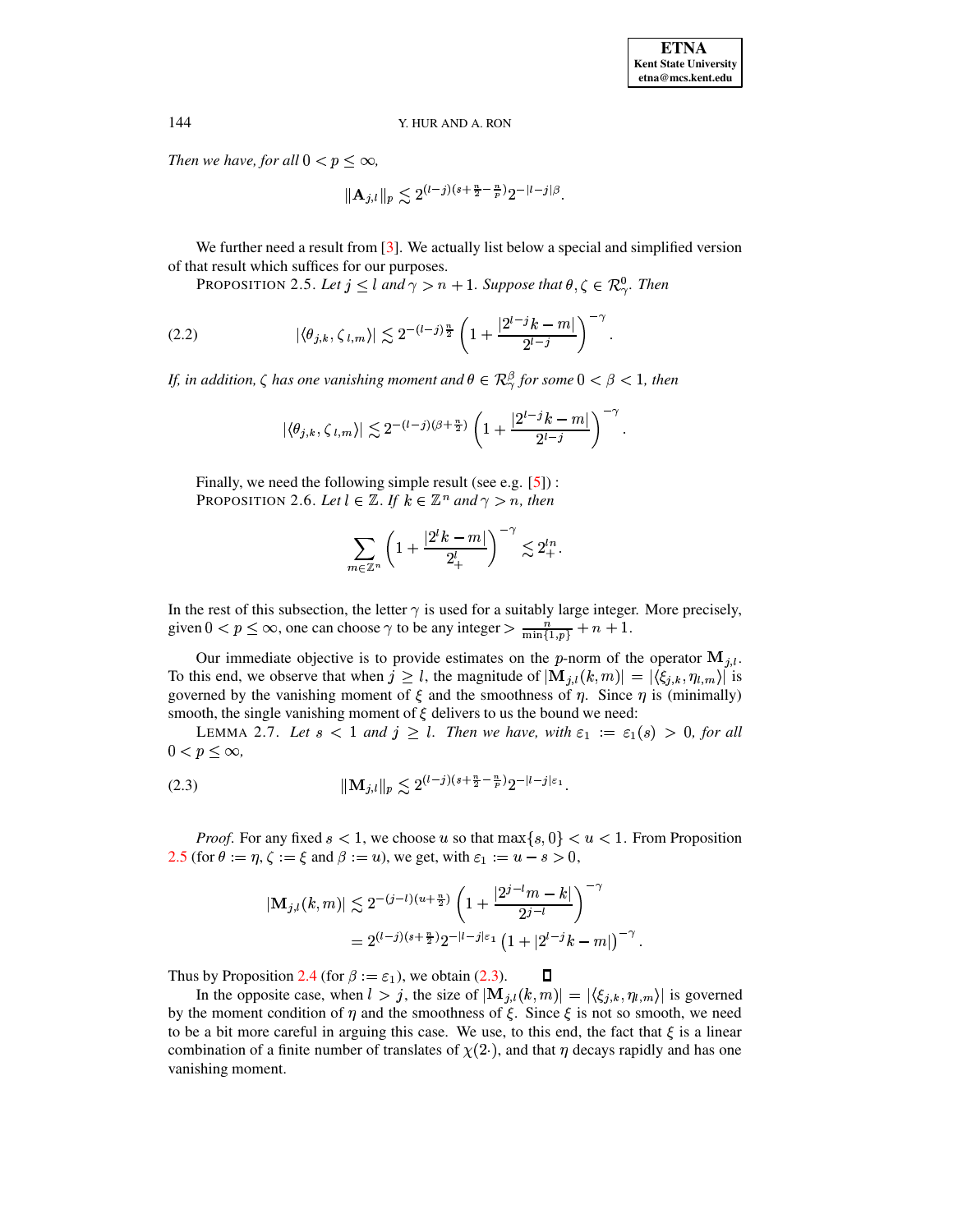LEMMA 2.8. Let  $l > j$ . Then

$$
\|\mathbf{M}_{j,l}\|_p \lesssim 2^{(l-j)(-\frac{n}{2})} \text{ for } 0 < p \le 1, \quad \text{and} \quad \|\mathbf{M}_{j,l}\|_{\infty} \lesssim 2^{(l-j)(\frac{n}{2}-1)}.
$$

Therefore, by interpolation, we get for  $1 \le p \le \infty$ 

$$
\|{\mathbf M}_{j,l}\|_p \lesssim 2^{(l-j)(\frac{n}{2}-\frac{n}{p})}2^{-(l-j)(1-\frac{1}{p})}.
$$

*Proof.* We first note that by (2.2) of Proposition 2.5 (for  $\theta := \xi$  and  $\zeta := \eta$ )

$$
|\mathbf{M}_{j,l}(k,m)| = |\langle \xi_{j,k}, \eta_{l,m} \rangle| \lesssim 2^{-(l-j)\frac{n}{2}} \left(1 + \frac{|2^{l-j}k-m|}{2^{l-j}}\right)^{-\gamma}
$$
  
= 
$$
\frac{2^{(l-j)\frac{n}{2}}2^{-|l-j|(n-\mu)}}{2^{(l-j)\mu}} \left(1 + \frac{|2^{l-j}k-m|}{2^{l-j}}\right)^{-\gamma},
$$

where  $\mu := \frac{n}{\min\{1,p\}}$ . Thus by Proposition 2.4 (for  $\beta := n - \mu$  and  $s := 0$ ), we obtain, for all  $0 < p \leq \infty$ ,

$$
\|\mathbf{M}_{j,l}\|_p \lesssim 2^{(l-j)(\frac{n}{2}-\frac{n}{p})} 2^{-|l-j|(n-\mu)}
$$

In particular, we have

$$
|\mathbf{M}_{j,l}||_p \lesssim 2^{(l-j)(-\frac{n}{2})}
$$
, for  $0 < p \le 1$ , and  $||\mathbf{M}_{j,l}||_{\infty} \lesssim 2^{(l-j)\frac{n}{2}}$ .

Note that this estimation is good enough for  $\|\mathbf{M}_{j,l}\|_p$ ,  $0 < p \le 1$ , but not for  $\|\mathbf{M}_{j,l}\|_{\infty}$ . To improve the estimation of  $\|\mathbf{M}_{j,l}\|_{\infty}$ , we compute  $|\langle \xi_{j,k}, \eta_{l,m} \rangle|$  directly. Without loss, we can replace  $\xi_{j,k}$  by  $\chi_{j,k}$ . That is, we estimate  $\sum_{m\in\mathbb{Z}^n} |\langle \chi_{j,k}, \eta_{l,m} \rangle|$ . In fact, for later use, we look at the more general expression

$$
\sum_{m\in\mathbb{Z}^n}|\langle\chi_{j,k},\eta_{l,m}\rangle|^\alpha,\quad \alpha>0.
$$

We first note that, with  $Q_0 := [0, 1)^n$ ,

$$
\langle \chi_{j,k}, \eta_{l,m} \rangle = \langle \chi_{j-l,0}, \eta_{0,m-2^{l-j}k} \rangle = 2^{(j-l)\frac{n}{2}} \int_{2^{j-l}z \in Q_0} \overline{\eta(z+2^{l-j}k-m)} dz
$$
  
=  $2^{(j-l)\frac{n}{2}} \int_{z \in 2^{l-j}(k+Q_0)} \overline{\eta(z-m)} dz.$ 

Therefore, with  $Q := 2^{l-j}(k + Q_0)$ , we have

$$
\sum_{m\in\mathbb{Z}^n} |\langle \chi_{j,k}, \eta_{l,m}\rangle|^{\alpha} = 2^{(j-l)\frac{n}{2}\alpha} \sum_{m\in\mathbb{Z}^n} \left| \int_{z\in Q} \overline{\eta(z-m)} dz \right|^{\alpha}
$$

Now, with  $\partial Q$  being the boundary of Q, we define  $\Omega_N$ ,  $N \in \mathbb{N}_0 := \mathbb{N} \cup \mathbb{0}$ , as follows:

$$
\Omega_0 := \{ m \in \mathbb{Z}^n : \text{dist}(m, \partial Q) \le 1 \},
$$
  
\n
$$
\Omega_N := \{ m \in \mathbb{Z}^n : 2^{N-1} < \text{dist}(m, \partial Q) \le 2^N \}, \quad N \in \mathbb{N}.
$$

Then, we have

$$
\sum_{m\in\mathbb{Z}^n}\left|\int_{z\in Q}\overline{\eta(z-m)}dz\right|^{\alpha}=\sum_{N\geq 0}\sum_{m\in\Omega_N}\left|\int_{z\in Q}\overline{\eta(z-m)}dz\right|^{\alpha}
$$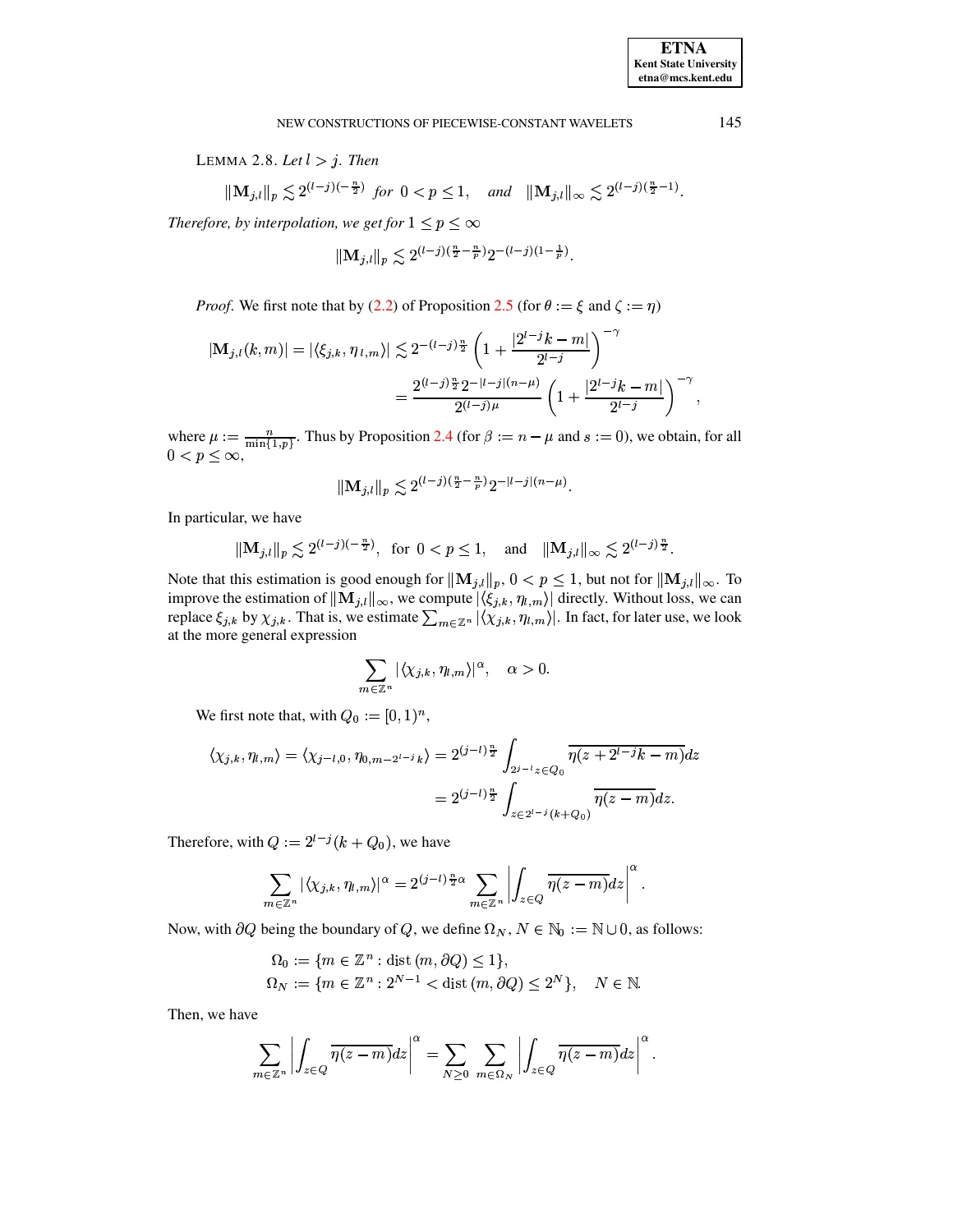Now we claim that if  $m \in \Omega_N$ , then

$$
\left| \int_{z \in Q} \overline{\eta(z-m)} dz \right| \lesssim 2^{-N(\gamma-n)}.
$$

When  $N = 0$  the estimation is trivial from the fact that  $L_1$ -norm of  $\eta$  is finite, so we assume that  $N \in \mathbb{N}$ . If  $m \in \Omega_N$  is outside Q, then for every  $z \in Q$ ,  $|z - m| \geq$  dist  $(m, \partial Q) > 2^{N-1}$ , thus we get

$$
\left| \int_{z \in Q} \overline{\eta(z-m)} dz \right| \leq \int_{z \in Q-m} |\overline{\eta(z)}| dz \leq \int_{|z| \geq 2^{N-1}} \frac{c}{(1+|z|)^{\gamma}} dz \lesssim 2^{-N(\gamma-n)}
$$

If  $m \in \Omega$ <sub>N</sub> is inside Q, we first recall that  $\int \eta(z) dz = 0$ , thus by the same argument as above, we get with  $Q^c := \mathbb{R}^n \backslash Q$ ,

$$
\left| \int_{z \in Q} \overline{\eta(z-m)} dz \right| = \left| \int_{z \in Q^c} \overline{\eta(z-m)} dz \right| \leq \int_{z \in Q^c - m} |\overline{\eta(z)}| dz
$$
  

$$
\leq \int_{|z| \geq 2^{N-1}} \frac{c}{(1+|z|)^{\gamma}} dz \lesssim 2^{-N(\gamma - n)}.
$$

Since  $\#\Omega_N \lesssim (2^N)^n 2^{(l-j)(n-1)}$ , we obtain, with  $c := c(n, \gamma)$ ,

$$
\sum_{m\in\mathbb{Z}^n}\left|\int_{z\in Q}\overline{\eta(z-m)}dz\right|^{\alpha}\leq c\sum_{N\geq 0}\left(2^{(l-j)(n-1)}2^{-N(\alpha(\gamma-n)-n)}\right)\lesssim 2^{(l-j)(n-1)},
$$

provided that  $\gamma > n(1 + \frac{1}{\alpha})$ . Therefore we get

<span id="page-8-0"></span>
$$
(2.4) \qquad \sup_{k\in\mathbb{Z}^n} \sum_{m\in\mathbb{Z}^n} |\mathbf{M}_{j,l}(k,m)|^{\alpha} \lesssim 2^{(j-l)\frac{n\alpha}{2}} 2^{(l-j)(n-1)} = 2^{(l-j)(n(1-\frac{\alpha}{2})-1)}.
$$

Using this estimate for  $\alpha = 1$ , we obtain the desired bound for  $\|\mathbf{M}_{j,l}\|_{\infty}$ :

$$
\|\mathbf{M}_{j,l}\|_{\infty} \leq \sup_{k\in\mathbb{Z}^n} \sum_{m\in\mathbb{Z}^n} |\mathbf{M}_{j,l}(k,m)| \lesssim 2^{(l-j)(\frac{n}{2}-1)}.
$$

From the above lemma, we get that for  $l > j$ ,  $0 < p \le \infty$  and  $s \in \mathbb{R}$ , there exists  $\varepsilon_2 > 0$ such that

$$
\|\mathbf{M}_{j,l}\|_{p} \lesssim 2^{(l-j)(s+\frac{n}{2}-\frac{n}{p})} 2^{-|l-j|\varepsilon_{2}}, \quad \text{for }\begin{cases} s > n(\frac{1}{p}-1), & \text{if } p \le 1, \\ s > \frac{1}{p}-1, & \text{if } p \ge 1. \end{cases}
$$

This bound, when combined with Proposition  $2.3$  and  $(2.3)$ , leads to the following bound on  $\mathbf{M}:$ 

<span id="page-8-1"></span>**M** is a bounded endomorphism of  $b_{pq}^s$  for  $0 < p, q \le \infty$  and s satisfying  $(2.5)$ 

<span id="page-8-2"></span>(2.6) 
$$
\begin{cases} n(\frac{1}{p}-1) < s < 1, & \text{if } p \leq 1, \\ \frac{1}{p}-1 < s < 1, & \text{if } p \geq 1. \end{cases}
$$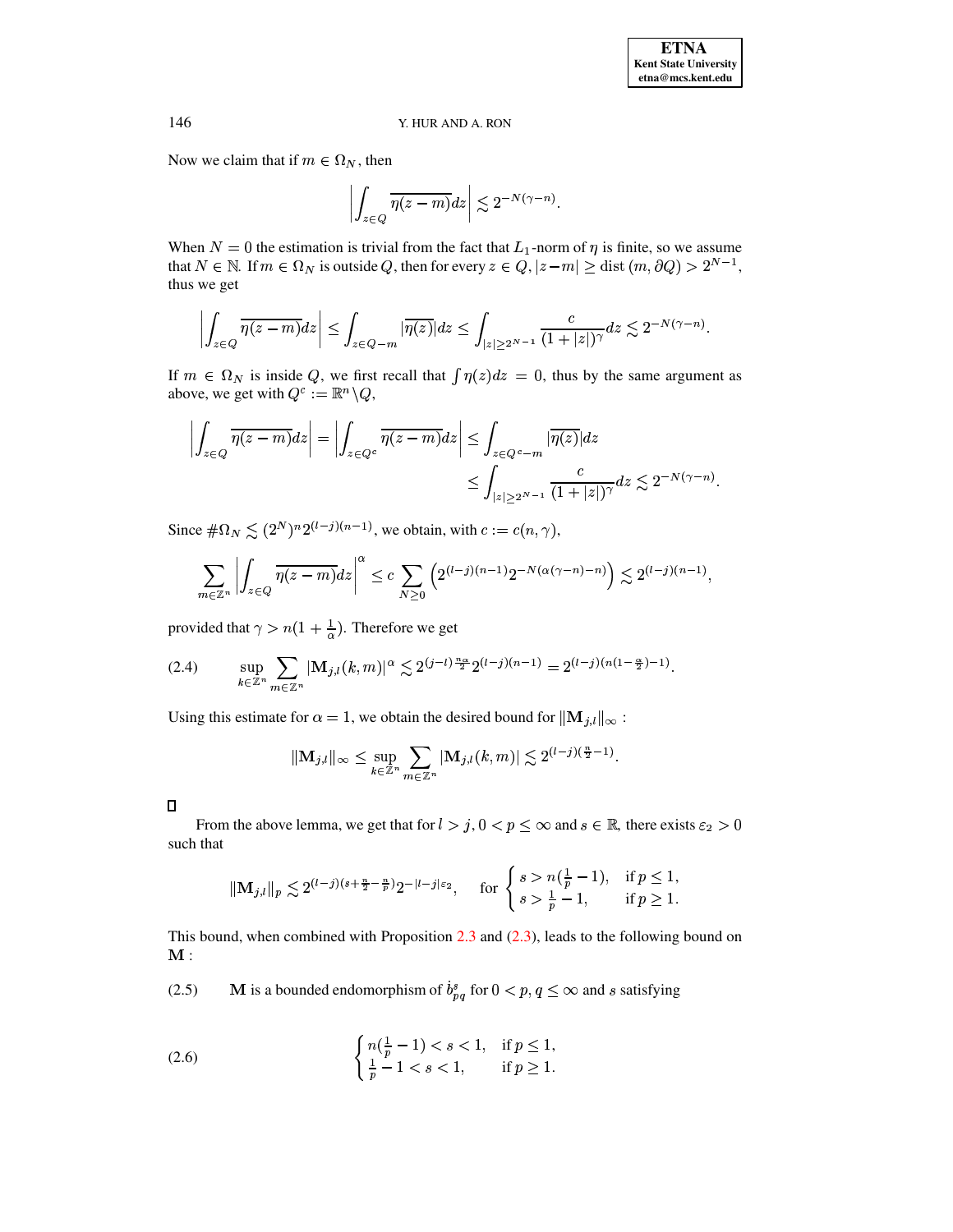Our next objective is to establish complementary bounds on the operator  $M^*$ . We start with the case  $l \geq j$ .

LEMMA 2.9. Let  $s \in \mathbb{R}$ ,  $0 < p \leq \infty$ , and

$$
\lambda:=n(\frac{1}{\min\{1,p\}}-1)-s.
$$

Suppose that  $\lambda < 1$  and  $l \ge j$ . Then we have, with  $\varepsilon_1 := \varepsilon_1(p, s) > 0$ , for all  $0 < p \le \infty$ ,

$$
\|\mathbf{M}_{j,l}^*\|_p \lesssim 2^{(l-j)(s+\frac{n}{2}-\frac{n}{p})} 2^{-|l-j|\varepsilon_1}.
$$

*Proof.* For any fixed  $\lambda < 1$ , we choose u so that  $\max{\{\lambda, 0\}} < u < 1$ . From Proposition 2.5 (for  $\theta := \eta$ ,  $\zeta := \xi$  and  $\beta := u$ ), we get, with  $\varepsilon_1 := u - \lambda > 0$ ,

$$
|\mathbf{M}_{j,l}^{*}(k,m)| \lesssim 2^{-(l-j)(u+\frac{n}{2})} \left(1 + \frac{|2^{l-j}k-m|}{2^{l-j}}\right)^{-\gamma}
$$
  
= 
$$
\frac{2^{(l-j)(s+\frac{n}{2})}2^{-|l-j|\varepsilon_1}}{2^{(l-j)(\lambda+n+s)}} \left(1 + \frac{|2^{l-j}k-m|}{2^{l-j}}\right)^{-\gamma}
$$

Thus by Proposition 2.4 (for  $\beta := \varepsilon_1$ ), we obtain the stated result.

From the above lemma, we get that for  $l \ge j$ ,  $0 < p \le \infty$  and  $s \in \mathbb{R}$ , there exists  $\varepsilon_1 > 0$ such that

<span id="page-9-0"></span>
$$
(2.7) \quad ||\mathbf{M}_{j,l}^*||_p \lesssim 2^{(l-j)(s+\frac{n}{2}-\frac{n}{p})} 2^{-|l-j|\varepsilon_1}, \quad \text{for } \begin{cases} s > n(\frac{1}{p}-1)-1, & \text{if } p \le 1, \\ s > -1, & \text{if } p \ge 1. \end{cases}
$$

We need also to estimate  $\|\mathbf{M}_{j,l}^*\|_p$  when  $j > l$ . Using a similar argument to the one used in Lemma 2.8, we obtain the following result:

LEMMA 2.10. For  $j > l$  we have

$$
\|\mathbf{M}_{j,l}^*\|_p \lesssim 2^{(l-j)(\frac{n}{2}-\frac{n}{p}+\frac{1}{p})} \text{ for } 0 < p \le 1, \quad \|\mathbf{M}_{j,l}^*\|_\infty \lesssim 2^{(l-j)\frac{n}{2}}.
$$

Therefore, by interpolation, we get for  $1 \le p \le \infty$ 

$$
\|\mathbf{M}_{j,l}^*\|_p \lesssim 2^{(l-j)\left(\frac{n}{2} - \frac{n}{p}\right)} 2^{(l-j)\frac{1}{p}}.
$$

*Proof.* By (2.2) of Proposition 2.5 (for  $\theta := \xi$  and  $\zeta := \eta$ ), we have

$$
\begin{aligned} |\mathbf{M}_{j,l}^*(k,m)| &\lesssim 2^{-(j-l)\frac{n}{2}} \left(1+\frac{|2^{j-l}m-k|}{2^{j-l}}\right)^{-\gamma} \\ &= 2^{(l-j)\frac{n}{2}} \left(1+|2^{l-j}k-m|\right)^{-\gamma}. \end{aligned}
$$

Thus by Proposition 2.4 (for  $\beta := 0$  and  $s := 0$ ), we obtain, for all  $0 < p \leq \infty$ ,

$$
\|\mathbf{M}_{j,l}^*\|_p \lesssim 2^{(l-j)\left(\frac{n}{2} - \frac{n}{p}\right)}
$$

Note that this time we need to improve the estimation of  $\|\mathbf{M}_{j,l}^*\|_p$ ,  $0 < p \le 1$ , not of  $\|\mathbf{M}_{i,l}^*\|_{\infty}$ . By (2.4) (with  $\alpha := p$ ), we get

$$
\|{\mathbf M}_{j,l}^{\ast}\|_p^p\leq \sup_{m\in\mathbb{Z}^n}\sum_{k\in\mathbb{Z}^n}|{\mathbf M}_{j,l}^{\ast}(k,m)|^p\lesssim 2^{(j-l)(n(1-\frac{p}{2})-1)}=2^{(l-j)(\frac{n}{2}-\frac{n}{p}+\frac{1}{p})p}.
$$

147

**ETNA Kent State University**  $etna@mcs. kent.edu$ 

 $\Box$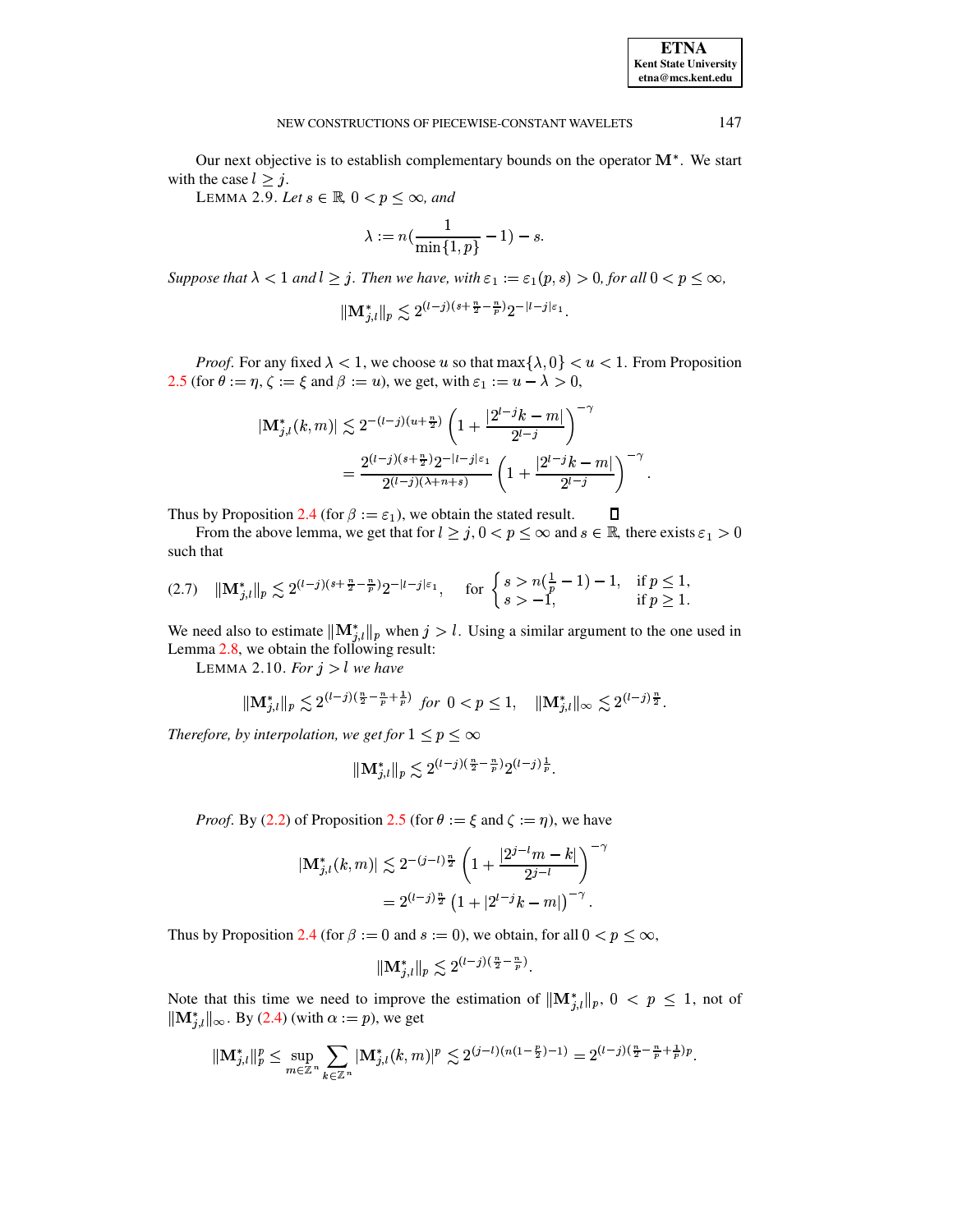148  $\Box$ 

Thus, by the above lemma, we get that for  $j > l$ ,  $0 < p \le \infty$ ,  $s \in \mathbb{R}$ , and with  $\varepsilon_2 := \frac{1}{n} - s,$ 

$$
\|\mathbf{M}_{i,l}^*\|_p \lesssim 2^{(l-j)(s+\frac{n}{2}-\frac{n}{p})} 2^{-|l-j|\varepsilon_2}.
$$

<span id="page-10-1"></span>By combining  $(2.7)$  and  $(2.8)$ , and by applying Proposition 2.3, we get the following:

<span id="page-10-2"></span> $\mathbf{M}^*$  is bounded endomorphism on  $\dot{b}^s_{pq}$  for  $0 < p,q \leq \infty$  and  $s$  satisfying  $(2.9)$ 

<span id="page-10-3"></span>(2.10) 
$$
\begin{cases} n(\frac{1}{p}-1)-1 < s < \frac{1}{p}, \quad \text{if } p \le 1, \\ -1 < s < \frac{1}{p}, \quad \text{if } p \ge 1. \end{cases}
$$

We now recall  $(2.5)$ , which, together with  $(2.9)$ , yields:

**M** and **M**<sup>\*</sup> are bounded endomorphisms on  $b_{pq}^s$  for  $0 < p, q \le \infty$  and s satisfying

(2.11) 
$$
\begin{cases} n(\frac{1}{p}-1) < s < 1, & \text{if } p \leq 1, \\ \frac{1}{p}-1 < s < \frac{1}{p}, & \text{if } p \geq 1. \end{cases}
$$

<span id="page-10-7"></span><span id="page-10-6"></span>We also need the following related corollary:

COROLLARY 2.11. Let  $0 < p, q \le \infty$ . If  $s \in \mathbb{R}$  satisfies (2.6), then for every  $h :=$  $(h(l,m): l \in \mathbb{Z}, m \in \mathbb{Z}^n) \in b_{pq}^s$ 

<span id="page-10-4"></span>
$$
(2.12)\qquad \qquad \sum_{l,m}|h(l,m)||\langle \xi, \eta_{l,m}\rangle| < \infty.
$$

Also, if  $s \in \mathbb{R}$  satisfies (2.10), then for every  $h := (h(l,m): l \in \mathbb{Z}, m \in \mathbb{Z}^n) \in b_{nn}^s$ ,

<span id="page-10-5"></span>(2.13) 
$$
\sum_{l,m}|h(l,m)||\langle \eta,\xi_{l,m}\rangle|<\infty
$$

*Proof.* We note that the sequence  $(|\langle \xi, \eta_{l,m} \rangle|)_{l,m}$  comprises the  $(j = k = 0)$ -row of the matrix M. Since (2.5) gives the boundedness of M, the number  $M(h')(0,0)$  must be finite for every  $h' \in b_{pq}^s$ . However, for the choice  $h' := |h|$ , we have that  $\mathbf{M}(h')(0,0) = \sum_{l,m} |h(l,m)| |\langle \xi, \eta_{l,m} \rangle|$ , hence (2.12) is true.

Similarly,  $(2.13)$  is obtained by inspecting  $M^*$  instead of M, and using  $(2.9)$  instead of  $(2.5).$  $\Box$ 

2.3. Characterizations of Besov spaces using PCFs. In this subsection, we obtain Besov space characterizations in terms of the wavelet coefficients of a piecewise-constant system by using the results obtained in the previous subsection. Throughout this subsection, we let  $\varphi \in \mathcal{S}$  be a function satisfying the conditions in (2.1). We derive the characterization in two steps. The first step involves a Jackson-type inequality:

THEOREM 2.12. Let  $0 < p, q \le \infty$ , and let  $s \in \mathbb{R}$  satisfy (2.6). Suppose that  $\psi$  is a piecewise-constant wavelet with one vanishing moment. Then

<span id="page-10-0"></span>
$$
||T^*_{X(\psi)}f||_{\dot{b}^s_{pq}} \lesssim ||f||_{\dot{B}^s_{pq}(\mathbb{R}^n)}.
$$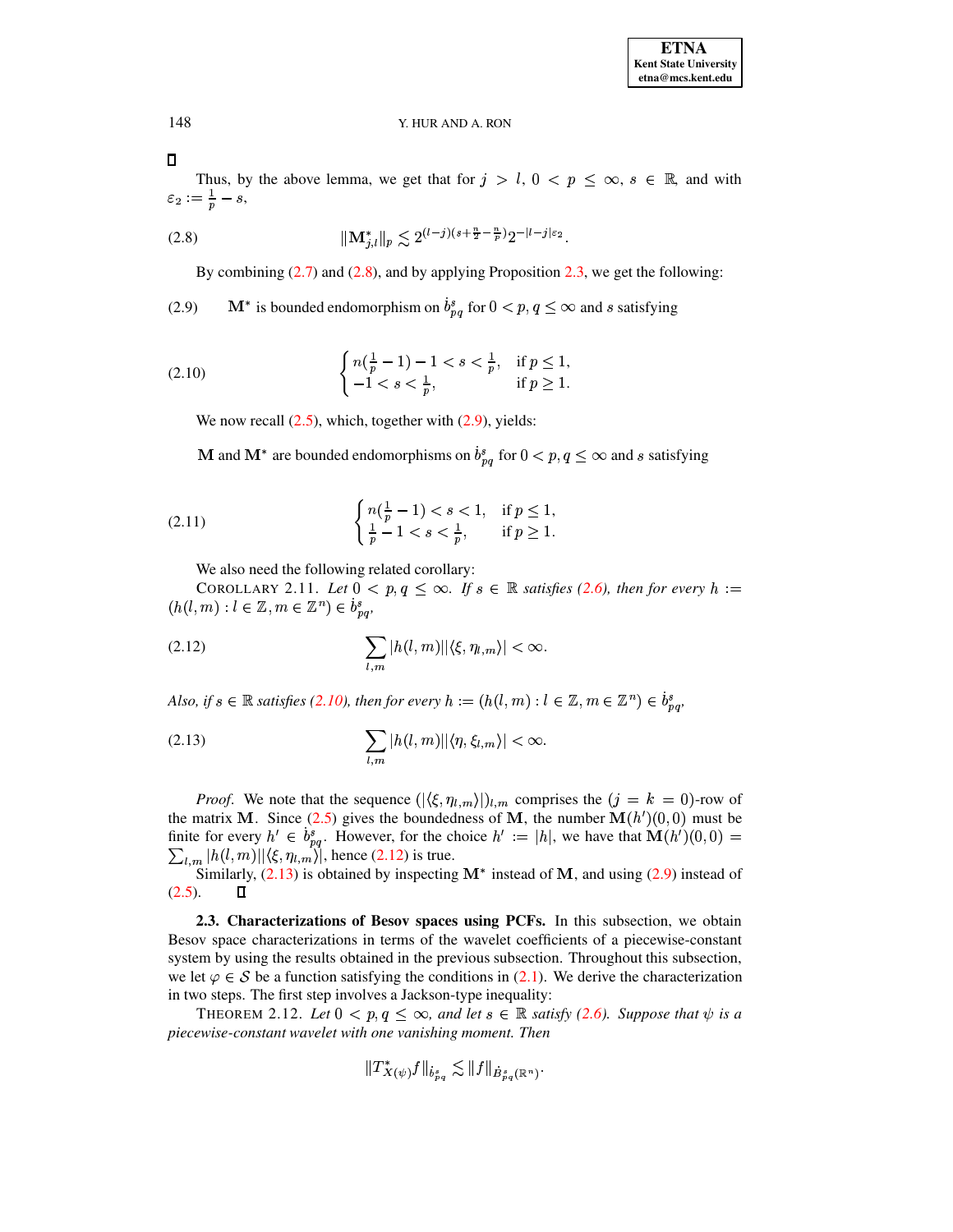**Remark.** Following the discussion in [3] and [4], the expression  $\langle f, \psi \rangle$ , for  $f \in B_{pq}^s$  and a piecewise-constant  $\psi$ , is defined by

$$
\langle f, \psi \rangle := \sum_{l,m} \langle \varphi_{l,m}, \psi \rangle \langle f, \varphi_{l,m} \rangle.
$$

The definition makes sense, since the sum in the right-hand side converges absolutely, by virtue of (2.12) of Corollary 2.11 (for  $\xi := \psi$  and  $\eta := \varphi$ ) and Proposition 2.1.

*Proof of Theorem* 2.12. By the previous remark, the expression  $\langle f, \psi_{j,k} \rangle$  is well defined. That means the (suggestive) identity

$$
T_{X(\psi)}^* f = (T_{X(\psi)}^* T_{X(\varphi)}) T_{X(\varphi)}^* f
$$

is valid for every  $f \in \dot{B}_{pq}^s$ . Since  $T^*_{X(\psi)}T^*_{X(\varphi)}$  is bounded on  $\dot{b}_{pq}^s$  (by (2.5), for  $\xi := \psi$ and  $\eta := \varphi$  and  $T^*_{X(\varphi)}$  is a bijection from  $B_{pq}^s$  to  $\dot{b}_{pq}^s$  by Proposition 2.1, we conclude that  $T^*_{X(\psi)} : B^s_{pq} \to b^s_{pq}$  is bounded :

$$
\|T^*_{X(\psi)}f\|_{\dot{b}^s_{pq}}\lesssim \|T^*_{X(\varphi)}f\|_{\dot{b}^s_{pq}}\approx \|f\|_{\dot{B}^s_{pq}(\mathbb{R}^n)},\quad f\in \dot{B}^s_{pq}.
$$

 $\Box$ 

We now state and prove the full-fledged characterization:

THEOREM 2.13. Let  $0 < p, q \le \infty$ , and let  $s \in \mathbb{R}$  satisfy (2.11). Suppose that  $(X(\Psi), X(\Psi^d))$  is a bi-framelet, and both  $X(\Psi)$  and  $X(\Psi^d)$  are PCFs. Then for every  $f \in B_{pq}^s$ , we have

<span id="page-11-0"></span>
$$
\sum_{\psi \in \Psi} ||T^*_{X(\psi)}f||_{\dot{b}^s_{pq}} \approx ||f||_{\dot{B}^s_{pq}(\mathbb{R}^n)}.
$$

*Proof.* It was already proved in Theorem 2.12 that the expression  $\langle f, \psi_{j,k} \rangle$  is well-defined for every  $\psi \in \Psi$ ,  $j \in \mathbb{Z}, k \in \mathbb{Z}^n$ , and that  $||T^*_{X(\psi)}f||_{\dot{B}^s_{\infty}} \lesssim ||f||_{\dot{B}^s_{\infty}(\mathbb{R}^n)} < \infty$ , for every  $\psi \in \Psi$ .

<span id="page-11-1"></span>For the other direction, we prove that, for every  $f \in B_{pq}^s$ ,

(2.14) 
$$
\sum_{\psi \in \Psi} \sum_{l,m} \langle f, \psi_{l,m} \rangle \psi_{l,m}^{\rm d} = f,
$$

in the sense of  $S'/\mathcal{P}$ . To this end, let  $\mathcal{S}_{\infty} := \{ \eta \in \mathcal{S} : \int_{\mathbb{R}^n} t^{\alpha} \eta(t) dt = 0, \forall \alpha \in \mathbb{N}_0^n \}$ . We need to show that

$$
\langle \sum_{\psi \in \Psi} \sum_{l,m} \langle f, \psi_{l,m} \rangle \psi_{l,m}^d, \eta \rangle = \langle f, \eta \rangle, \quad \forall \eta \in \mathcal{S}_{\infty}.
$$

By (2.13) of Corollary 2.11 (for  $\xi := \psi^d$ ),  $T^*_{X(\psi)} f \in b_{pq}^s$ , and the definition of  $\langle f, \psi_{l,m} \rangle$ , we get

$$
\langle \sum_{\psi \in \Psi} \sum_{l,m} \langle f, \psi_{l,m} \rangle \psi_{l,m}^{\mathrm{d}}, \eta \rangle = \sum_{\psi \in \Psi} \sum_{l,m} \langle f, \psi_{l,m} \rangle \langle \psi_{l,m}^{\mathrm{d}}, \eta \rangle
$$
  

$$
= \sum_{\psi \in \Psi} \sum_{l,m} \sum_{j,k} \langle f, \varphi_{j,k} \rangle \langle \varphi_{j,k}, \psi_{l,m} \rangle \langle \psi_{l,m}^{\mathrm{d}}, \eta \rangle
$$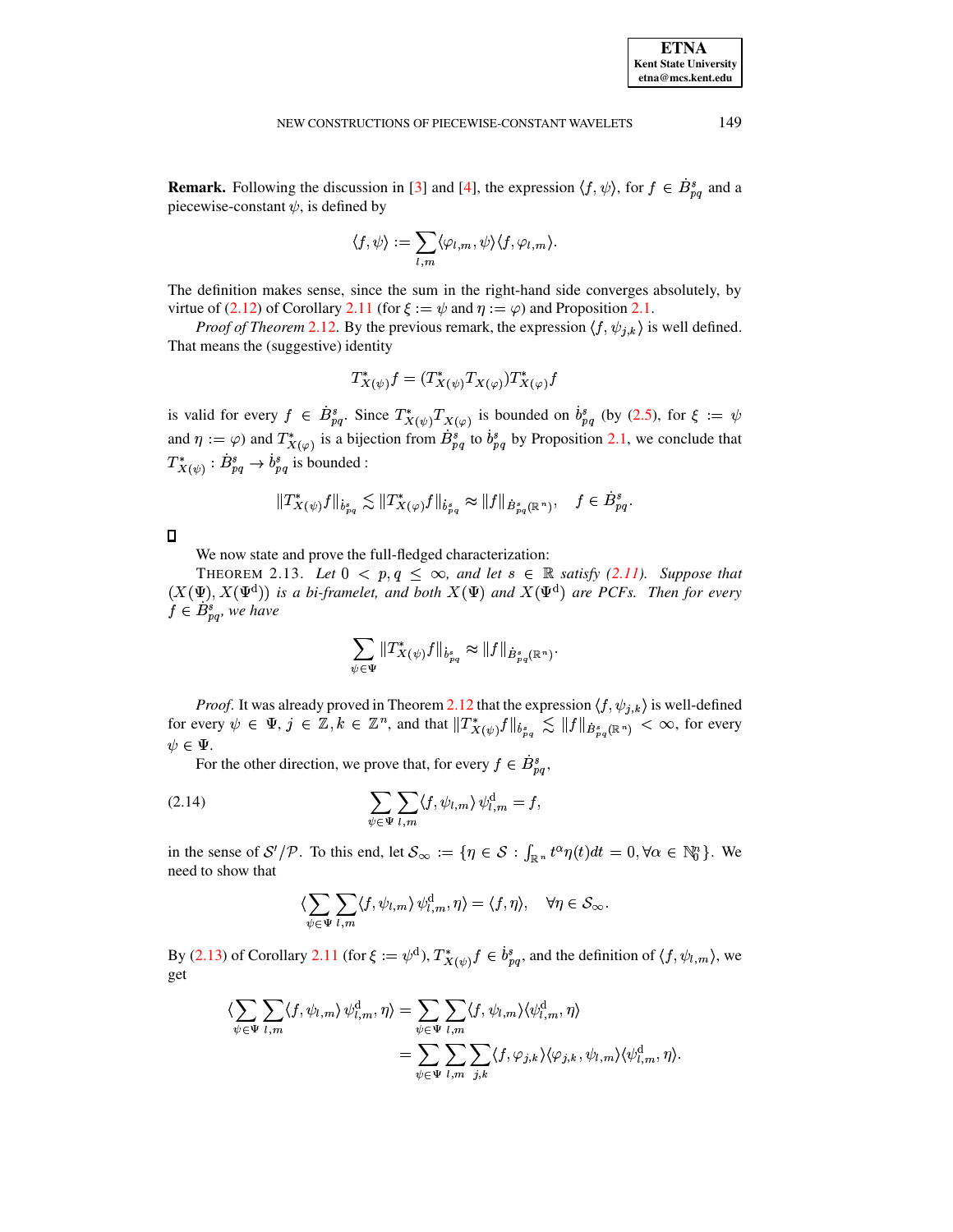Next, we note that

$$
\sum_{\psi\in \Psi}\sum_{l,m}\left(\sum_{j,k}|\langle f,\varphi_{j,k}\rangle||\langle \varphi_{j,k},\psi_{l,m}\rangle|\right)|\langle \psi^{\rm d}_{l,m},\eta\rangle|<\infty
$$

which follows from the facts that  $(|\langle \psi_{j,k}, \varphi_{l,m} \rangle| : j, l \in \mathbb{Z}, k, m \in \mathbb{Z}^n)$  is bounded on  $\dot{b}_{pq}^s$ by (2.5) (for  $\xi := \psi, \eta := \varphi$ ) and that  $(|\langle f, \varphi_{j,k} \rangle|)_{j,k} \in \dot{b}_{pq}^s$ , and by Corollary 2.11 (for  $\xi := \psi^d$ ). Thus we have

$$
\langle \sum_{\psi \in \Psi} \sum_{l,m} \langle f, \psi_{l,m} \rangle \psi_{l,m}^{\mathrm{d}}, \eta \rangle = \sum_{j,k} \langle f, \varphi_{j,k} \rangle \sum_{\psi \in \Psi} \sum_{l,m} \langle \varphi_{j,k}, \psi_{l,m} \rangle \langle \psi_{l,m}^{\mathrm{d}}, \eta \rangle
$$
  
= 
$$
\sum_{j,k} \langle f, \varphi_{j,k} \rangle \langle \varphi_{j,k}, \eta \rangle
$$
  
= 
$$
\langle f, \eta \rangle.
$$

For the second equality, we used that  $\sum_{\psi \in \Psi} T_{X(\psi^d)} T_{X(\psi)}^* \varphi_{j,k} = \varphi_{j,k}$  in the sense of  $L_2$ , and thus in the sense of S'. Finally, the last equality is due to the fact that  $\sum_{j,k} \langle f, \varphi_{j,k} \rangle \varphi_{j,k} = f$ in the sense of  $S'/P$  (cf. Proposition 2.1).

Now that (2.14) is verified, we use it to conclude that, for every  $f \in B_{pq}^s$ ,

$$
\langle f, \varphi_{j,k} \rangle = \sum_{\psi \in \Psi} \sum_{l,m} \langle \psi_{l,m}^{\rm d}, \varphi_{j,k} \rangle \langle f, \psi_{l,m} \rangle, \quad \forall j,k.
$$

That is,

$$
T^*_{X(\varphi)}f=\sum_{\psi\in\Psi}(T^*_{X(\varphi)}T_{X(\psi^{\textup{d}})})T^*_{X(\psi)}f
$$

Since, for each  $\psi^d$ ,  $T^*_{X(\varphi)}T_{X(\psi^d)}$  is bounded  $\dot{b}_{pq}^s$  by (2.9) (for  $\xi := \psi^d$  and  $\eta := \varphi$ ), we obtain

$$
\|T^*_{X(\varphi)}f\|_{\dot{b}^s_{pq}} \lesssim \sum_{\psi \in \Psi} \| (T^*_{X(\varphi)}T_{X(\psi^{\mathrm{d}})}) T^*_{X(\psi)}f\|_{\dot{b}^s_{pq}} \lesssim \sum_{\psi \in \Psi} \|T^*_{X(\psi)}f\|_{\dot{b}^s_{pq}}, \quad f \in \dot{B}^s_{pq}
$$

Invoking Proposition  $2.1$ , we obtain the stated result.

The range of parameters  $(p, s)$  for which Theorem 2.12 and Theorem 2.13 hold is depicted in Fig. 2.1.

 $\Box$ 

**3. Extremely local PCFs.** The classical Haar wavelet system is commonly considered to be very local in space. In this section, we construct two PCFs that, in high spatial dimensions, are either far more local than Haar (the first construction) or are as local as Haar while delivering better performance (the second construction). Both representations are computed and inverted very fast, as we now explain.

**3.1.** Extremely local PCFs: the algorithms. Let  $E := \{0, 1\}^n$ . We begin with a sequence  $y_0 : \mathbb{Z}^n \to \mathbb{C}$ , which is considered to be "the data at full resolution". We derive the MRA representation of the data iteratively:

$$
y_{j-1}(k) := 2^{-n} \sum_{v \in E} y_j(2k+v), \quad j = 0, -1, \dots, \quad k \in \mathbb{Z}^n.
$$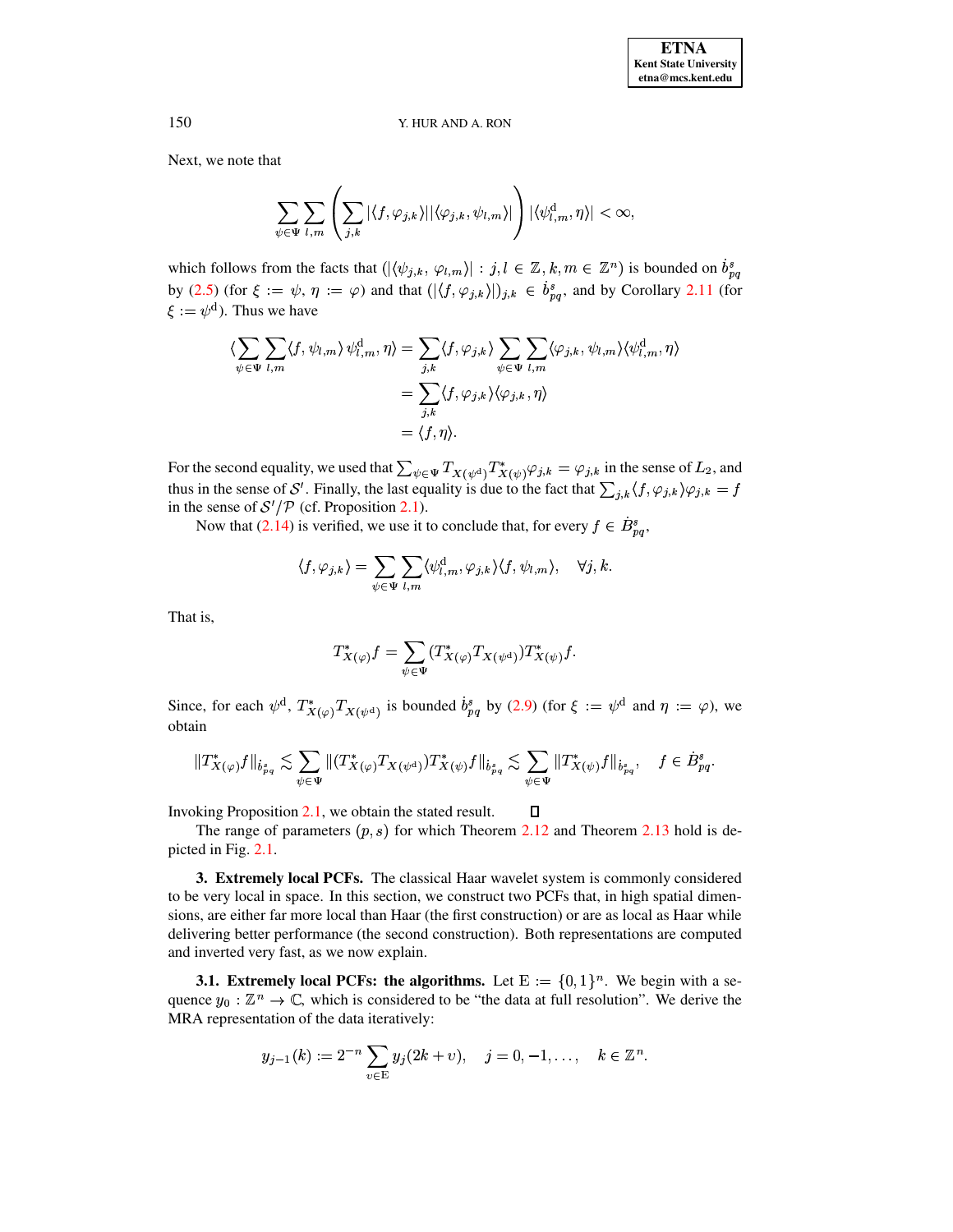

<span id="page-13-0"></span>FIG. 2.1. For  $(p, s)$  inside the polygon with thick boundary, we have the Jackson-type performance of Theorem 2.12. For  $(p, s)$  in smaller lined region, we have the Bernstein-type performance of Theorem 2.13.

This resulted MRA  $(y_j)_{j \leq 0}$  is the MRA associated with  $\chi$ , i.e., assuming  $y_0(k) = \langle f, \chi_{0,k} \rangle$ ,  $k \in \mathbb{Z}^n$ , for some function f, it follows that

$$
y_j(k) = 2^{j\frac{n}{2}} \langle f, \chi_{j,k} \rangle, \quad j < 0, \ k \in \mathbb{Z}^n.
$$

### (I) Bi-orthogonal construction.

Each  $y_j$  is associated with a sequence  $d_j : \mathbb{Z}^n \to \mathbb{C}$  of detail coefficients, that are defined as follows:

Bi-orthogonal construction, decomposition:

$$
d_j(2k + v) := y_j(2k + v) - y_j(2k), \quad k \in \mathbb{Z}^n, \ v \in \mathbb{E}.
$$

The inversion (reconstruction) is iterative. At each iteration, it accepts  $y_{j-1}$  and  $d_j$  as its input and recovers  $y_i$ :

Bi-orthogonal construction, reconstruction: First, we compute  $y_i(2k)$ ,  $k \in \mathbb{Z}^n$  by:

$$
y_j(2k) = y_{j-1}(k) - 2^{-n} \sum_{v \in E \setminus 0} d_j(2k + v).
$$

It is easy to see that this recovers correctly  $y_j$  at the even integers. The rest is trivial, since

$$
y_i(2k + v) = d_i(2k + v) + y_i(2k), \quad k \in \mathbb{Z}^n, v \in E\backslash 0.
$$

*Complexity.* We measure complexity by counting the number of "operations" needed in order to fully derive  $y_{-1}$  and  $d_0$  from  $y_0$ , and add the number of operations needed for the inversion. Here, we define "an operation" as the need to fetch an entry from some of our arrays/vectors. Thus, for example, computing one entry in  $y_{-1}$  requires  $2^n$  operations. Note that  $d_j$  vanishes on  $2\mathbb{Z}^n$ , hence that those coefficients can be ignored.

151

**ETNA Kent State University**  $etna@mcs. kent.edu$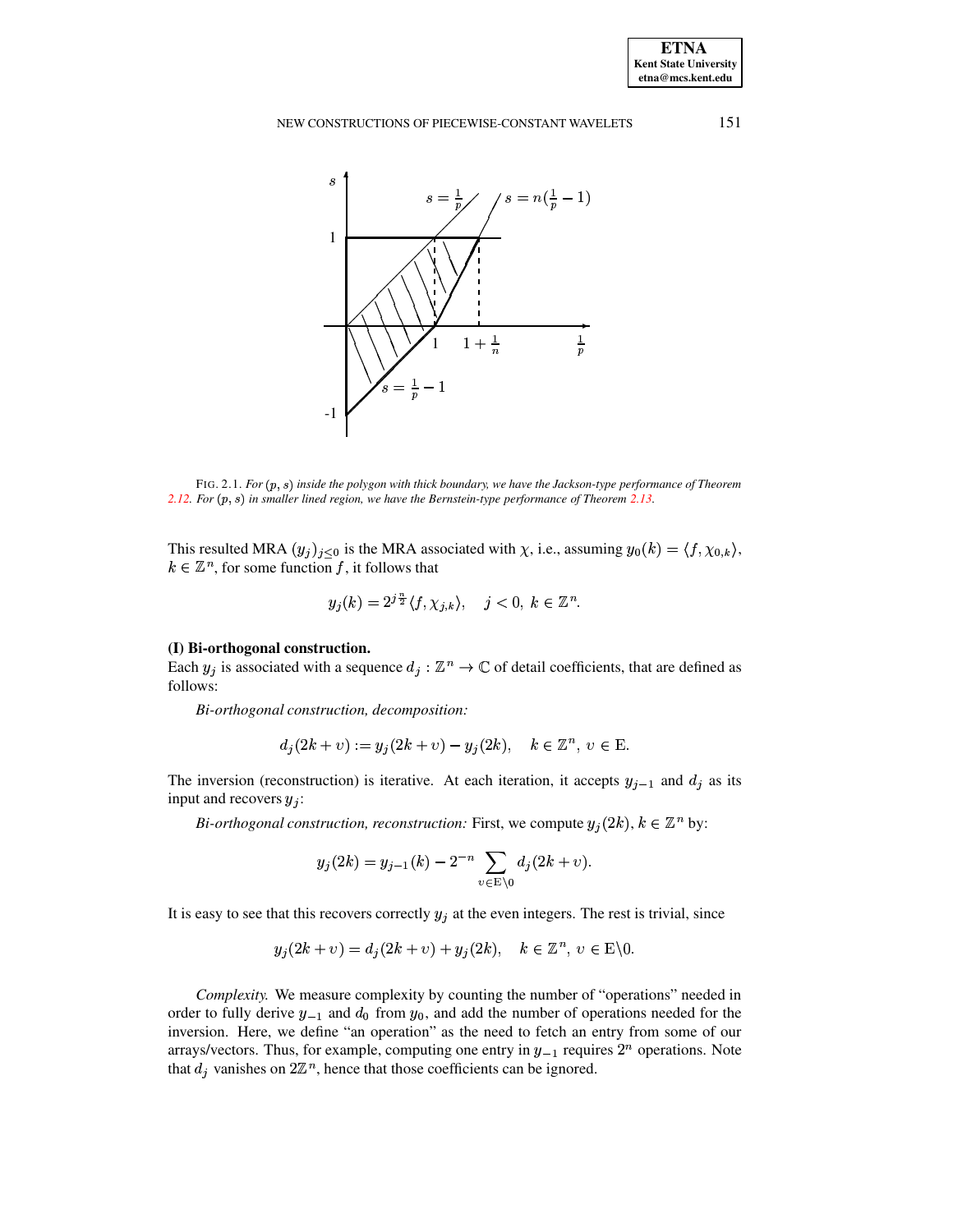\*

### 152 Y. HUR AND A. RON

With that definition in mind, it is quite trivial to observe that the number of operation required to process the portion of  $y_0$  that lies in a cube of lengthsize N is about  $6 \times N^n$ . This means that the cost of performing one complete cycle of decomposition/inversion is about operations per one detail coefficient; in particular, this cost is independent of the spatial dimension  $n$ .

### **(II) Frame construction.**

With  $1 := (1 \cdots 1) \in E$ , the detail coefficients  $d_j$  are defined as follows:

*Frame construction, decomposition:*

$$
d_j(2k) := y_j(2k - 1) - 2^{-n} \sum_{v \in E \setminus 0} y_{j-1}(k + v - 1), \quad k \in \mathbb{Z}^n,
$$
  

$$
d_j(2k + v) := y_j(2k + v - 1) - y_j(2k - 1), \quad k \in \mathbb{Z}^n, v \in E \setminus 0.
$$

The inversion (reconstruction) is iterative. At each iteration, it accepts  $y_{j-1}$  and  $d_j$  as its input and recovers  $y_j$ :

*Frame construction, reconstruction:* First, we recover  $y_j(2k-1)$ ,  $k \in \mathbb{Z}^n$  by

$$
y_j(2k-1) = d_j(2k) + 2^{-n} \sum_{v \in E} y_{j-1}(k+v-1).
$$

The rest is trivial, since

$$
y_j(2k + \nu - 1) = d_j(2k + \nu) + y_j(2k - 1), \quad k \in \mathbb{Z}^n, \ \nu \in \mathbb{E}\backslash 0.
$$

*Complexity.* With complexity defined as before, the only difference here is the need to compute  $d_i$  at the even integers. This adds about one operation per each detail coefficient. Switching between the two reconstruction algorithms does not affect complexity. Altogether, the cost here is about 7 operations per one detail coefficient.

**3.2. Extremely local bi-orthogonal systems.** We now provide the details of the biorthogonal wavelet system that underlies the first algorithm from the previous subsection. We note that  $\hat{\chi}(2 \cdot) = \tau \hat{\chi}$  with

<span id="page-14-0"></span>(3.1)  $\tau(\omega) := \prod_{i=1}^n \left( \frac{1+e^{-i\omega_i}}{2} \right) = 2^{-n} \sum_{v \in \mathbb{F}} e_{-v}(\omega), \quad e_v : \omega \to e^{iv \cdot \omega}.$ 

$$
\overline{j=1} \quad \begin{array}{ccc} & 2 & \\ & & \end{array}
$$

Let  $\alpha_n := 2^{-n/2}$ . For each  $v \in E \backslash 0$ , we define  $\tau_v$  and  $\tau_v^d$  as

$$
\tau_v := \alpha_n(e_{-v} - 1), \quad \tau_v^d := \alpha_n(e_{-v} - \tau),
$$

and

$$
\widehat{\psi}_v(2\cdot)=\tau_v\widehat{\chi},\quad \widehat{\psi}_v^{\text{d}}(2\cdot)=\tau_v^{\text{d}}\widehat{\chi}.
$$

That is,

$$
\psi_v = \alpha_n 2^n \left( \chi(2 - v) - \chi(2) \right), \quad \psi_v^d = \alpha_n 2^n \left( \chi(2 - v) - 2^{-n} \chi \right).
$$

Let  $X(\Psi)$  and  $X(\Psi^d)$  be the wavelet systems with mother wavelets  $\Psi := \{ \psi_v : v \in E \setminus 0 \}$ and dual mother wavelets  $\Psi^d := \{ \psi_v^d : v \in E \setminus 0 \}$ . We note that each  $\psi_v$  is supported on two cubes each of volume  $2^{-n}$ . Considering the fact that each of the mother wavelets in the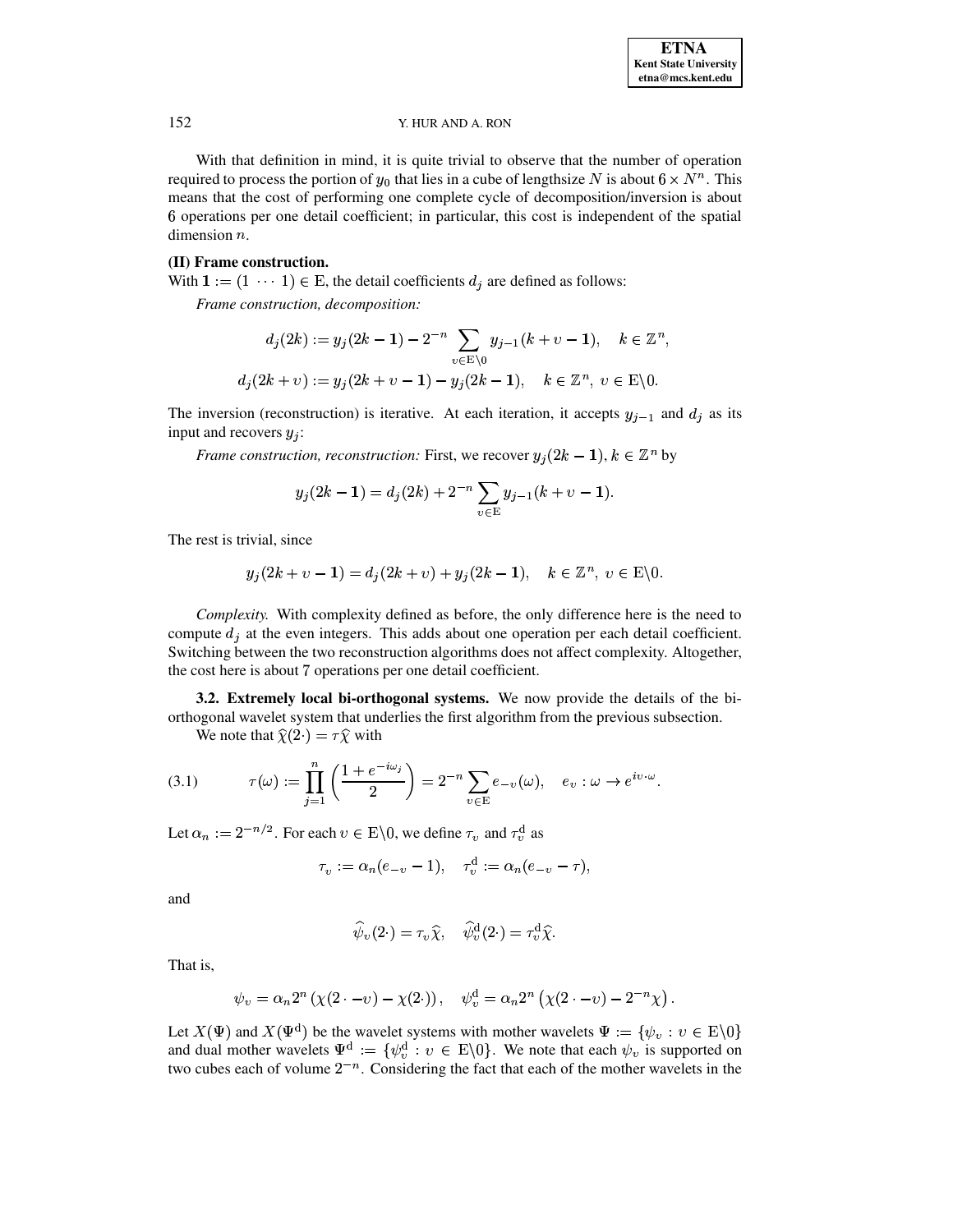$n$ -dimensional (and reasonably local) Haar wavelet system has the unit cube as its support, our  $\Psi$  is extremely local in high dimensions. In fact, even the convex hull of the support of  $\psi_v$  is small: the sum of the volumes of the convex hulls of the supports of  $\Psi$  does not exceed  $\frac{n+2}{2}$ 

Next, we show that the two PCF systems  $X(\Psi)$  and  $X(\Psi^d)$  are in fact bi-orthogonal.

THEOREM 3.1. Suppose that  $X(\Psi)$  and  $X(\Psi^d)$  are defined as above. Then  $X(\Psi)$  and  $X(\Psi^{\rm d})$  are Bessel systems, and  $T^*_{X(\Psi)}T^{}_{X(\Psi^{\rm d})}={\rm Id}_{\ell_2(X(\Psi^{\rm d}))}.$ 

*Proof.* Note that, for  $X := X(\Psi)$  or  $X := X(\Psi^d)$ ,  $||T_X^*||^2_{L_2(\mathbb{R}^n) \to \ell_2(X)} = ||T_X^*T_X||_2$ , the norm of  $T_X^*T_X$  as an endomorphism of  $\ell_2(X)$ . Thus, to see that  $X(\Psi)$  is a Bessel system, we estimate  $\|\hat{T}_{X(\Psi)}^*T_{X(\Psi)}\|_2$ . It is easy to see that  $T_{X(\Psi)}^*T_{X(\Psi)}$  is block-diagonal, with each block being  $\langle \psi_v, \psi_v \rangle$ , for  $v, v' \in E \backslash 0$ . Since direct computation gives

$$
\langle \psi_v, \psi_{v'} \rangle = \begin{cases} 2, & v = v', \\ 1, & v \neq v', \end{cases}
$$

we need to find the spectrum of the matrix

$$
\mathbf{I} + \mathbf{v}^t \mathbf{v},
$$

where **I** is the identity matrix of size  $2^n - 1$  and **v** is the row vector  $\begin{bmatrix} 1 & \cdots & 1 \end{bmatrix}$  of length  $2^n - 1$ . Thus we get  $||T^*_{X(\Psi)}T_{X(\Psi)}||_2 = 2^n$ , hence we see that  $X(\Psi)$  is Bessel.

Similarly, since

$$
\langle \psi_v^{\rm d}, \psi_{v'}^{\rm d} \rangle = \begin{cases} 1 - 2^{-n}, & v = v', \\ -2^{-n}, & v \neq v', \end{cases}
$$

the value  $||T^*_{X(\Psi^d)}T_{X(\Psi^d)}||_2$  is the spectral radius of the matrix

$$
\mathbf{I} - 2^{-n} \mathbf{v}^t \mathbf{v},
$$

which is 1. Thus  $X(\Psi^d)$  is Bessel.

To verify that  $T^*_{X(\Psi)}T_{X(\Psi^d)} = \mathrm{Id}_{\ell_2(X(\Psi^d))}$ , we use the fact that  $T^*_{X(\Psi)}T_{X(\Psi^d)}$  is blockdiagonal, too, with each block being  $\langle \psi_n^d, \psi_{n'} \rangle$ ,  $v, v' \in E \backslash 0$ . Since direct computation gives

$$
\langle \psi_v^{\rm d}, \psi_{v'} \rangle = \begin{cases} 1, & v = v', \\ 0, & v \neq v', \end{cases}
$$

we obtain the bi-orthogonality.

Note that we computed in the proof the exact frame bounds for each system, viz., for every  $f \in L_2(\mathbb{R}^n)$ ,

 $\Box$ 

$$
||f||_{L_2(\mathbb{R}^n)}^2 \leq \sum_{x \in X(\Psi)} |\langle f, x \rangle|^2 \leq 2^n ||f||_{L_2(\mathbb{R}^n)}^2,
$$
  

$$
2^{-n} ||f||_{L_2(\mathbb{R}^n)}^2 \leq \sum_{x^d \in X(\Psi^d)} |\langle f, x^d \rangle|^2 \leq ||f||_{L_2(\mathbb{R}^n)}^2.
$$

The condition number of the basis  $X(\Psi)$  is thus  $2^{\frac{n}{2}}$ . The dual basis, obviously, must have the same condition number.

Finally, the performance of the above bi-orthogonal system is according to Theorems 2.12 and 2.13.

153

**ETNA Kent State University**  $etna@mcs. kent.edu$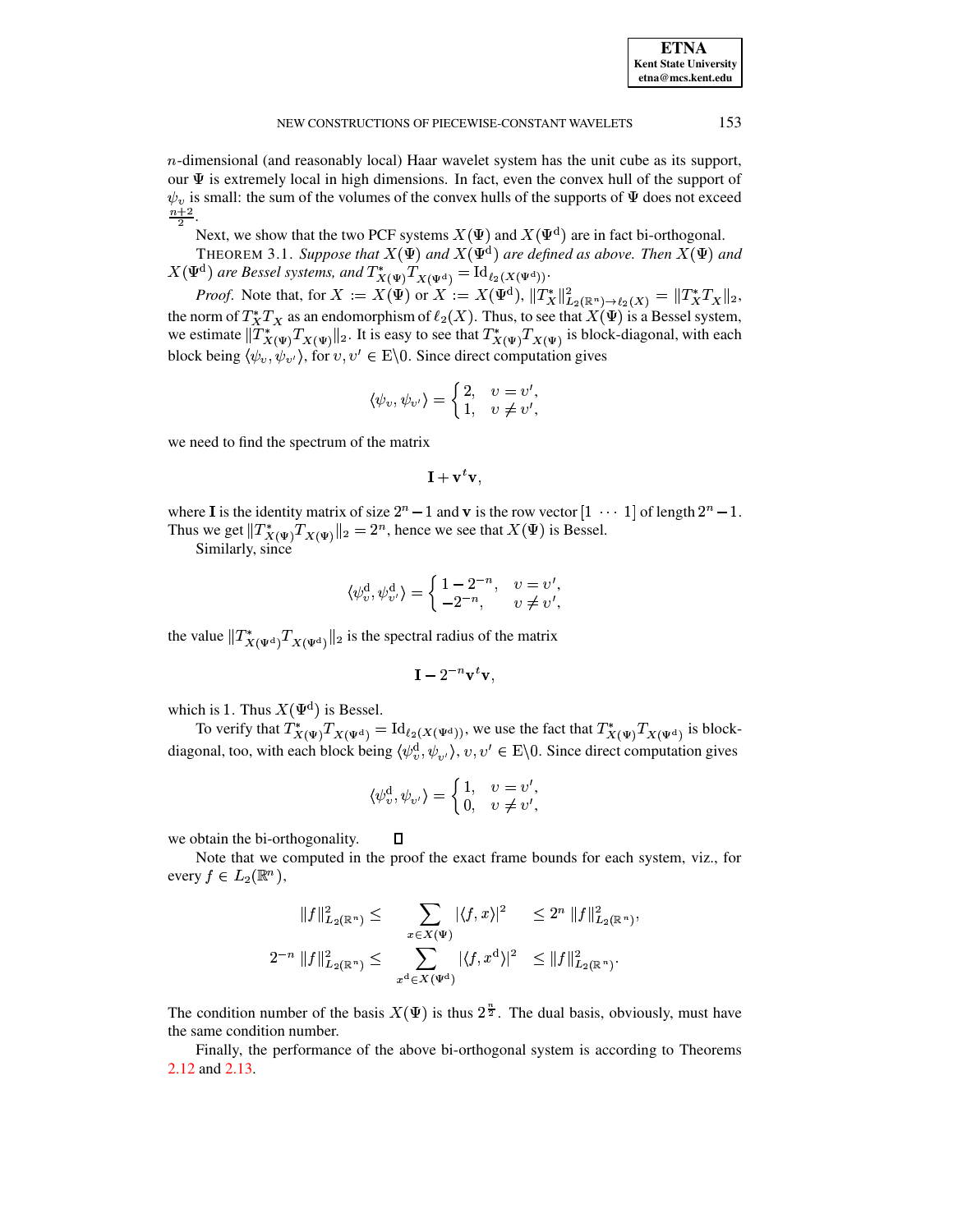3.3. Extremely local PCF : bi-frames. The bi-orthogonal piecewise-constant system that was constructed in the previous subsection performs as every system with piecewiseconstant decomposition and reconstruction mother wavelets. We will now show that, by adding one additional mother wavelet to the construction, we can improve substantially the Bernstein-type performance (Theorem 2.13). The new system is no more bi-orthogonal, but a frame. The algorithms associated with this frame representation were detailed in  $\S 3.1$ . Here are the system details.

Let  $\alpha_n := 2^{-n/2}$  and  $1 := (1 \cdots 1) \in E$ . For each  $v \in E$ , we define  $\tau_v$  as

<span id="page-16-1"></span>(3.2) 
$$
\tau_0 := \alpha_n e_1 (1 - e_1 \tau(2 \cdot) \tau), \quad \tau_v := \alpha_n e_1 (e_{-v} - 1), \quad v \in E \setminus 0,
$$

and let  $\Psi_0 := {\psi_v}_{v \in E}$  where  $\hat{\psi}_v(2) = \tau_v \hat{\chi}$ . That is,

$$
\psi_0 := \alpha_n 2^n \left( \chi(2 \cdot + 1) - 2^{-2n} \chi((\cdot + 1)/2) \right),
$$
  
\n
$$
\psi_v := \alpha_n 2^n \left( \chi(2 \cdot -v + 1) - \chi(2 \cdot + 1) \right), \quad v \in E \setminus 0
$$

Note that  $X(\Psi_0)$  is Bessel. Since each  $\psi_v \in \Psi_0$  is a piecewise-constant with one vanishing moment, the fact that  $X(\psi_v)$  is Bessel follows from Theorem 2.12 with  $s := 0, p := q := 2$ (noting that  $B_{22}^0 = L_2$ , and  $b_{22}^0 = \ell_2(\mathbb{Z} \times \mathbb{Z}^n)$ ).

We show next that the Bernstein-type inequality  $||f||_{\dot{B}^s_{p,q}} \lesssim ||T^*_{X(\Psi_0)}f||_{\dot{b}^s_{p,q}}$  is valid for a broader range of spaces. The improvement is particularly notable for large values of  $p$  (e.g.,  $p = \infty$ ).

<span id="page-16-0"></span>THEOREM 3.2. Let  $0 < p, q \le \infty$ , and let  $s \in \mathbb{R}$  satisfy (2.6). Then for every  $f \in \dot{B}_{pq}^s$ , we have

$$
\sum_{\psi \in \Psi_0} \|T_{X(\psi)}^* f\|_{\dot{B}^{s}_{pq}} \approx \|f\|_{\dot{B}^{s}_{pq}(\mathbb{R}^n)}.
$$

Thus, remarkably, the Bernstein-type performance of the system  $X(\Psi_0)$  is identical to its Jackson-type performance! The  $(p, s)$ -region for which Theorem 3.2 holds is depicted in Fig.  $3.1$ .

**Discussion.** The addition of the mother wavelet  $\psi_0$  is not only enhancing the performance of the representation, but also degrades its extreme locality: whereas the sum of the volumes of the supports of  $2^n - 1$  mother wavelets  $\{\psi_v\}_{v \in \mathbb{E} \setminus 0}$  never exceeds 2,  $\psi_0$  alone is supported in a cube of volume  $2^n$ . That said, the average volume of the supports of the wavelets in the current PCF is

<span id="page-16-3"></span>
$$
(2^n+2)/2^n \approx 1,
$$

which is on par with the tensor Haar system. However, the tensor Haar system performs only according to Theorem 2.13, hence is lagging in performance behind our current system.

To prove Theorem 3.2, we first find a dual frame  $X(\Psi_0^d)$  for  $X(\Psi_0)$ .

LEMMA 3.3. Let  $\xi$  be any trigonometric polynomial that satisfies  $\xi(0) = 1$ . We define the dual refinement mask  $\tau^d$  and dual wavelet masks  $(\tau_n^d)_{v \in E}$  by

<span id="page-16-2"></span>(3.3) 
$$
\tau^d := e_{-1} \overline{\tau}(2 \cdot) \tau \left(1 + \xi \left[1 - |\tau(2 \cdot)|^2\right]\right),
$$

$$
\tau_0^d := \alpha_n 2^n e_1 \tau (1 - \xi |\tau(2 \cdot)|^2),
$$

$$
\tau_v^d := \alpha_n e_1 \left(e_{-v} - e_{-2v} \xi \overline{\tau}(2 \cdot) \tau\right), \quad v \in \mathbb{E}\backslash 0.
$$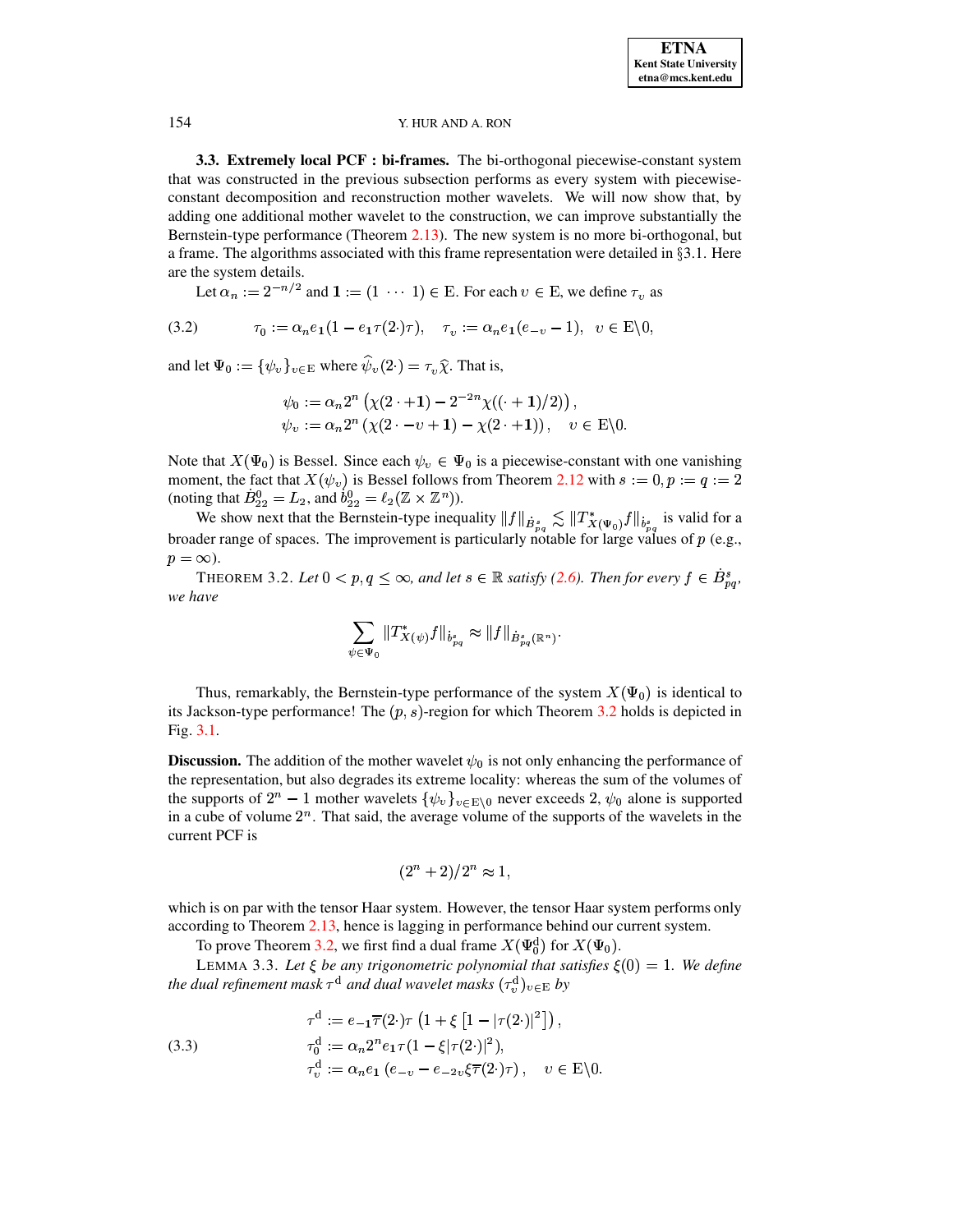

<span id="page-17-0"></span>FIG. 3.1. By Theorem 3.2, the Bernstein-type performance is now valid for the same range of parameters as the Jackson-type performance. Compare this graph with Fig. 2.1.

Then the masks  $(\tau, (\tau_v)_{v \in E})$  and  $(\tau^d, (\tau_v^d)_{v \in E})$  satisfy the MUEP condition (1.4), i.e.

$$
\overline{\tau}\tau^{\mathrm{d}}(\cdot+\mu)+\sum_{v\in E}\overline{\tau}_{v}\tau_{v}^{\mathrm{d}}(\cdot+\mu)=\begin{cases}1, & \mu=0,\\0, & \mu\in\{0,\pi\}^{n}\setminus 0.\end{cases}
$$

*Proof.* For  $\mu \in \{0, \pi\}^n$ , we have

$$
\overline{\tau(\omega)}\tau^{d}(\omega+\mu)+\overline{\tau_{0}(\omega)}\tau_{0}^{d}(\omega+\mu)+\sum_{v\in E\setminus 0}\overline{\tau_{v}(\omega)}\tau_{v}^{d}(\omega+\mu)
$$
\n
$$
=\overline{\tau(\omega)}\left\{e^{-i1\cdot(\omega+\mu)}\overline{\tau(2\omega)}\tau(\omega+\mu)\left(1+\xi(\omega+\mu)[1-|\tau(2\omega)|^{2}\right)\right\}
$$
\n
$$
+\alpha_{n}^{2}2^{n}e^{-i1\cdot\omega}\left(1-e^{-i1\cdot\omega}\overline{\tau(2\omega)}\overline{\tau(\omega)}\right)\left\{e^{i1\cdot(\omega+\mu)}\tau(\omega+\mu)\left(1-\xi(\omega+\mu)|\tau(2\omega)|^{2}\right)\right\}
$$
\n
$$
+\alpha_{n}^{2}e^{-i1\cdot\omega}\sum_{v\in E\setminus 0}\left(e^{iv\cdot\omega}-1\right)\left\{e^{i1\cdot(\omega+\mu)}\tau(\omega+\mu)\left(1-\xi(\omega+\mu)|\tau(2\omega)|^{2}\right)\right\}
$$
\n
$$
=\left\{e^{i1\cdot\mu}\tau(\omega+\mu)-e^{-2i\nu\cdot(\omega+\mu)}\xi(\omega+\mu)\overline{\tau(2\omega)}\tau(\omega+\mu)\right\}
$$
\n
$$
+e^{i1\cdot\mu}e^{-i1\cdot\omega}\overline{\tau(\omega)}\overline{\tau(2\omega)}\tau(\omega+\mu)\xi(\omega+\mu)
$$
\n
$$
+e^{i1\cdot\mu}2^{-n}\left(\sum_{v\in E}e^{-iv\cdot\mu}-1\right)-e^{i1\cdot\mu}2^{-n}\left(\sum_{v\in E}e^{-iv\cdot(\omega+\mu)}-1\right)
$$
\n
$$
-e^{i1\cdot\mu}\overline{\tau(2\omega)}\tau(\omega+\mu)\xi(\omega+\mu)2^{-n}\left(\sum_{v\in E}e^{-iv\cdot(\omega+2\mu)}-1\right)
$$
\n
$$
+e^{i1\cdot\mu}\overline{\tau(2\omega)}\tau(\omega+\mu)\xi(\omega+\mu)2^{-n}\left(\sum_{v\in E}e^{-iv\cdot(2\omega+2\mu)}-1\right)
$$

155

**ETNA** Kent State University  $etna@mcs. kent.edu$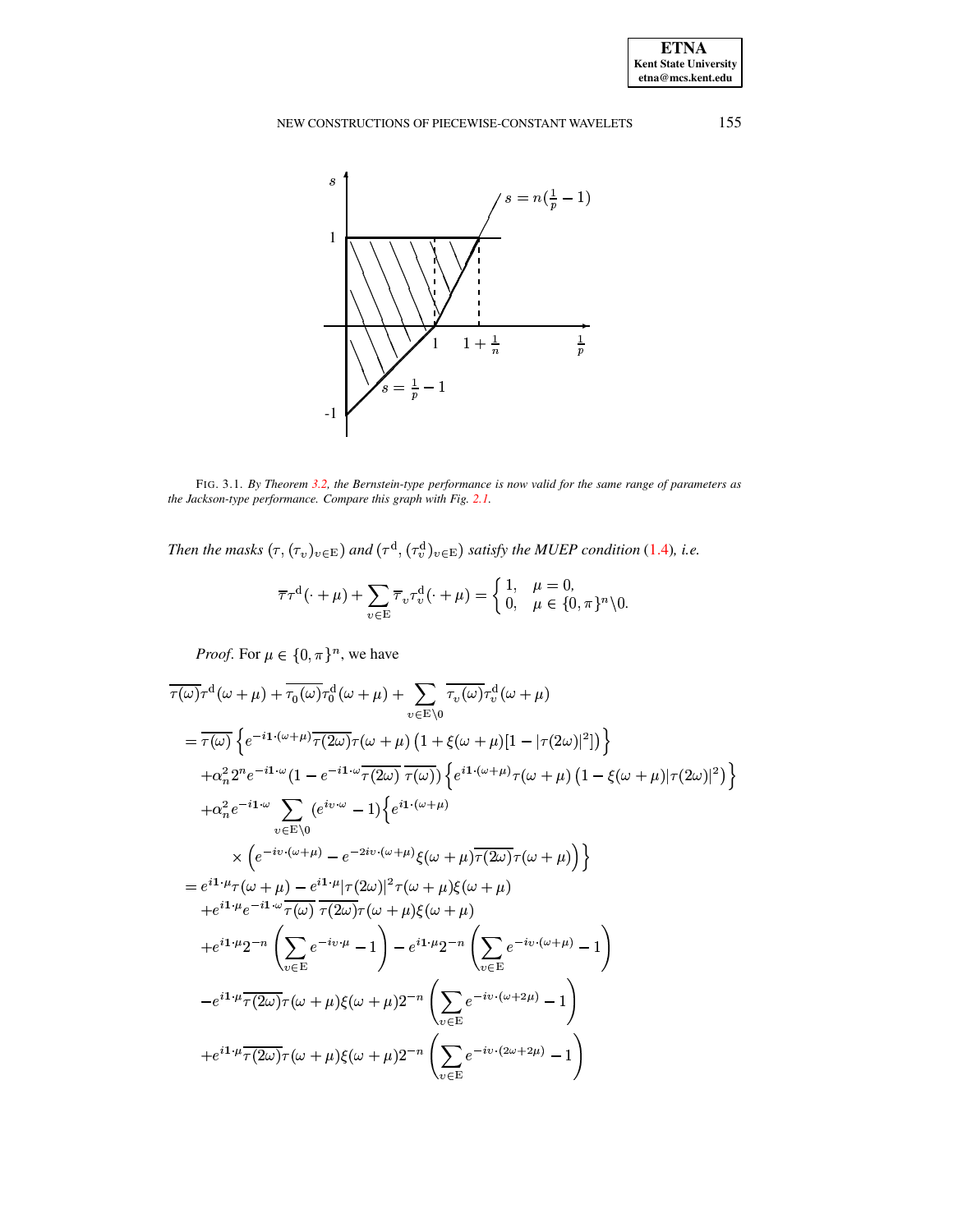<span id="page-18-0"></span>
$$
= e^{i1 \cdot \mu} 2^{-n} \sum_{v \in E} e^{-iv \cdot \mu} = \begin{cases} 1, & \text{if } \mu = 0, \\ 0, & \text{if } \mu \in \{0, \pi\}^n \setminus 0, \end{cases}
$$

where, for the second to last equality, we used (3.1) and the identity  $e_{-1}\overline{\tau} = \tau$ .  $\Box$ Now we show that the pair  $(X(\Psi_0), X(\Psi_0^d))$  is a bi-framelet.

LEMMA 3.4. Let  $0 < \beta < 1$ . Let  $\{\tau_v\}_{v \in E}$  be as in (3.2). Then there exists a framelet system  $X(\Psi_0^d)$  associated with a refinable function  $\phi^d \in \mathcal{R}^{\beta}$  and corresponding  $\tau^d$  so that the pair  $(X(\Psi_0), X(\Psi_0^d))$  is a bi-framelet.

<span id="page-18-1"></span>To prove the above lemma, we first recall a result from  $[4]$ . In fact, we state a simplified version of it.

**PROPOSITION 3.5.** Suppose that  $\zeta$  is some fixed trigonometric polynomial which has a zero of order 2 at the origin. Let  $\phi$  be some refinable function with a refinement mask  $\tilde{\tau}$  that satisfies  $\phi \in \mathbb{R}^{\alpha}$  for some  $0 < \alpha < 1$ . Then, for every  $\varepsilon > 0$ , there exists a trigonometric polynomial  $\xi$  such that  $\xi(0) = 1$ , and such that the refinable function  $\phi$  with mask  $\tilde{\tau}(1 + \xi \zeta)$ belongs to  $\mathcal{R}^{\alpha-\varepsilon}$ .

<span id="page-18-2"></span>We also need the following (again simplified) result from  $[7]$ :

PROPOSITION 3.6. Suppose that  $f \in \mathbb{R}^{\alpha}$ , for some  $0 < \alpha < 1$ . Then the system  $(f_{j,k}: j \in \mathbb{Z}, k \in \mathbb{Z}^n)$  is Bessel if  $f(0) = 0$ .

*Proof of Lemma* 3.4. First we note that the refinable function  $\phi$  whose mask is  $e_{-1}\overline{\tau}(2)\tau$ , with  $\tau$  being as in (3.1), is a continuous piecewise-linear function, hence satisfies  $\phi \in \mathcal{R}^{\alpha}$  for any  $0 < \alpha < 1$ . For any given  $0 < \beta < 1$ , we choose  $\alpha$  so that  $\beta < \alpha < 1$ . Then we use Proposition 3.5 to conclude that there exists  $\xi$  which gives the refinable function  $\phi^d \in \mathbb{R}^{\beta}$ . Here we used the fact that  $\zeta := 1 - |\tau(2\cdot)|^2$  has zero of order 2 at the origin.

Now we argue that the dual wavelet system  $X(\Psi_0^d)$  determined by the above  $\xi$  is Bessel. For that, it suffices to show that  $X(\psi_n^d)$  is Bessel, for each  $v \in E$ , which will follow once we verify that  $\psi_v^d$  satisfies the assumptions needed in Proposition 3.6. Since all the dual masks (cf. (3.3)) are trigonometric polynomials,  $\phi^d \in \mathcal{R}^\beta$  implies that  $\psi_v^d \in \mathcal{R}^\beta$ . The condition  $\hat{\psi}_n^d(0) = 0$  is equivalent to  $\tau_n^d(0) = 0$ . This latter condition trivially follows from the assumption  $\tau(0) = \xi(0) = 1$ .

By combining the above results with Lemma 3.3 and the fact that  $X(\Psi_0)$  is Bessel, we see that all the requirements for  $(X(\Psi_0), X(\Psi_0^d))$  to be a UEP bi-framelet are satisfied.  $\Box$ 

*Proof of Theorem 3.2.* For any fixed  $s < 1$ , we let u be such that  $\max\{s, 0\} < u < 1$ . Then by Lemma 3.4, we can construct a dual framelet system  $X(\Psi_0^d)$  in a way that  $\phi^d \in \mathbb{R}^u$ . For each  $\psi^d \in \Psi_0^d$ , we let

$$
\mathbf{M}^* := (\mathbf{M}^*_{j,l}(k,m) := \mathbf{M}^*(j,k;l,m) : j,l \in \mathbb{Z}, k,m \in \mathbb{Z}^n),
$$

with  $\mathbf{M}^*(j,k;l,m) := \delta_{j,k;l,m} \langle \eta_{j,k}, \psi_{l,m}^d \rangle, \delta_{j,k;l,m} \in \{\pm 1\}$ , where  $\eta$  is a function with one (or more) vanishing moment and satisfying  $\eta \in \mathcal{R}_{\gamma}^{\alpha}$  for any  $0 \leq \alpha < 1$  and for any  $\gamma \in \mathbb{N}$ .

Since  $\psi^d \in \mathcal{R}^u$ , by Proposition 2.5 (for  $\theta := \psi^d$ ,  $\zeta := \eta$  and  $\beta := u$ ), we get, for a suitably large  $\gamma$  and for  $j > l$ , and with  $\varepsilon_3 := u - s$ ,

$$
|\mathbf{M}_{j,l}^{*}(k,m)| \lesssim 2^{-(j-l)(u+\frac{n}{2})} \left(1 + \frac{|2^{j-l}m - k|}{2^{j-l}}\right)^{-\gamma}
$$
  
=  $2^{(l-j)(s+\frac{n}{2})} 2^{-|l-j|\varepsilon_3} (1 + |2^{l-j}k - m|)^{-\gamma}$ .

Thus by Proposition 2.4 (for  $\beta := \varepsilon_3$ ), we obtain (2.8) with  $\varepsilon_2$  there replaced by  $\varepsilon_3 > 0$ , for any  $s < 1$ . The rest of the proof is identical to the proof of Theorem 2.13. Therefore we get the improved Bernstein result with s satisfying  $(2.6)$  instead of s satisfying  $(2.11)$ .  $\Box$